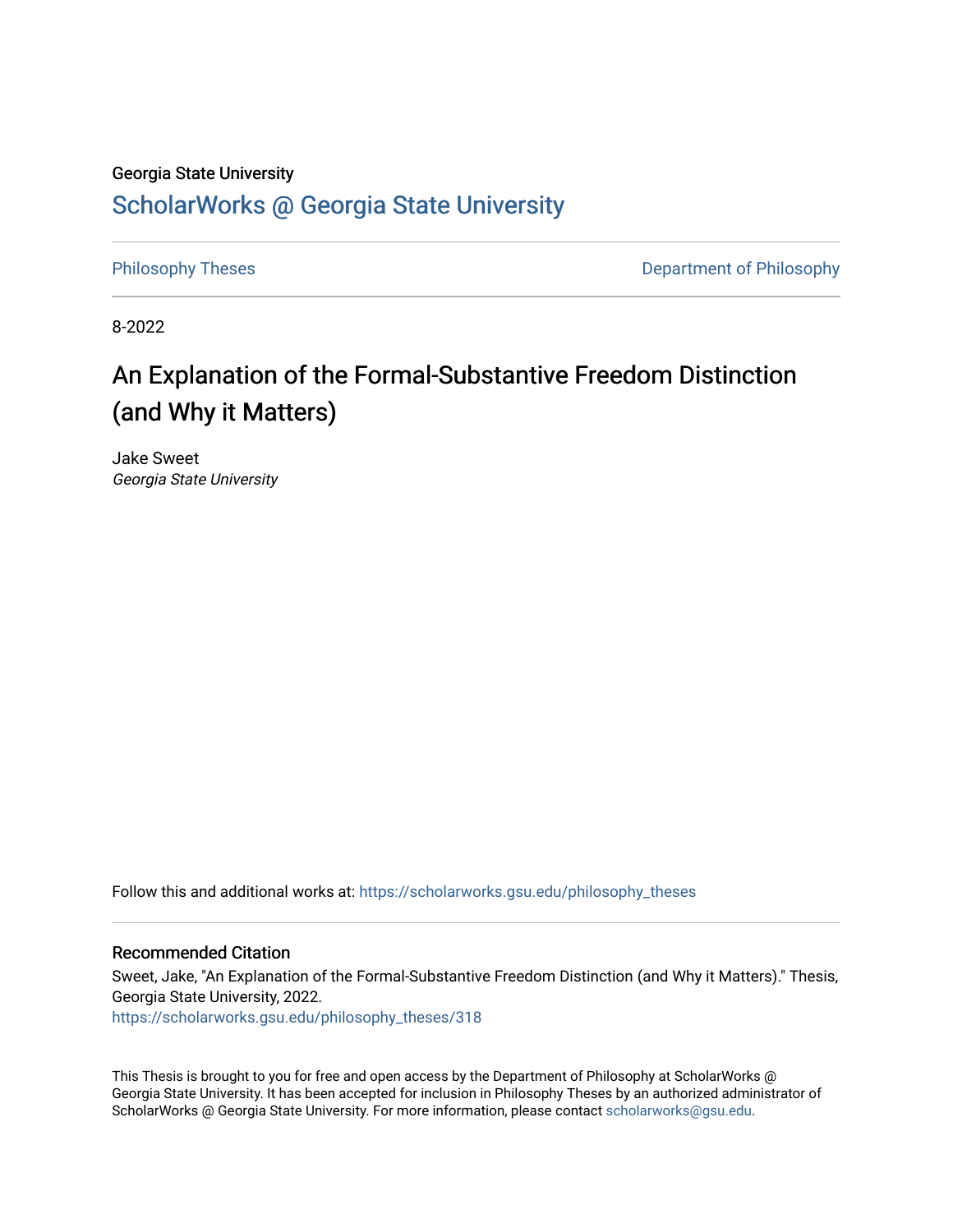An Explanation of the Formal-Substantive Freedom Distinction (and Why it

Matters)

by

Jake Sweet

Under the Direction of S.M. Love, PhD and Andrew Jason Cohen, PhD

A Thesis Submitted in Partial Fulfillment of the Requirements for the Degree of

Master of Arts

in the College of Arts and Sciences

Georgia State University

2022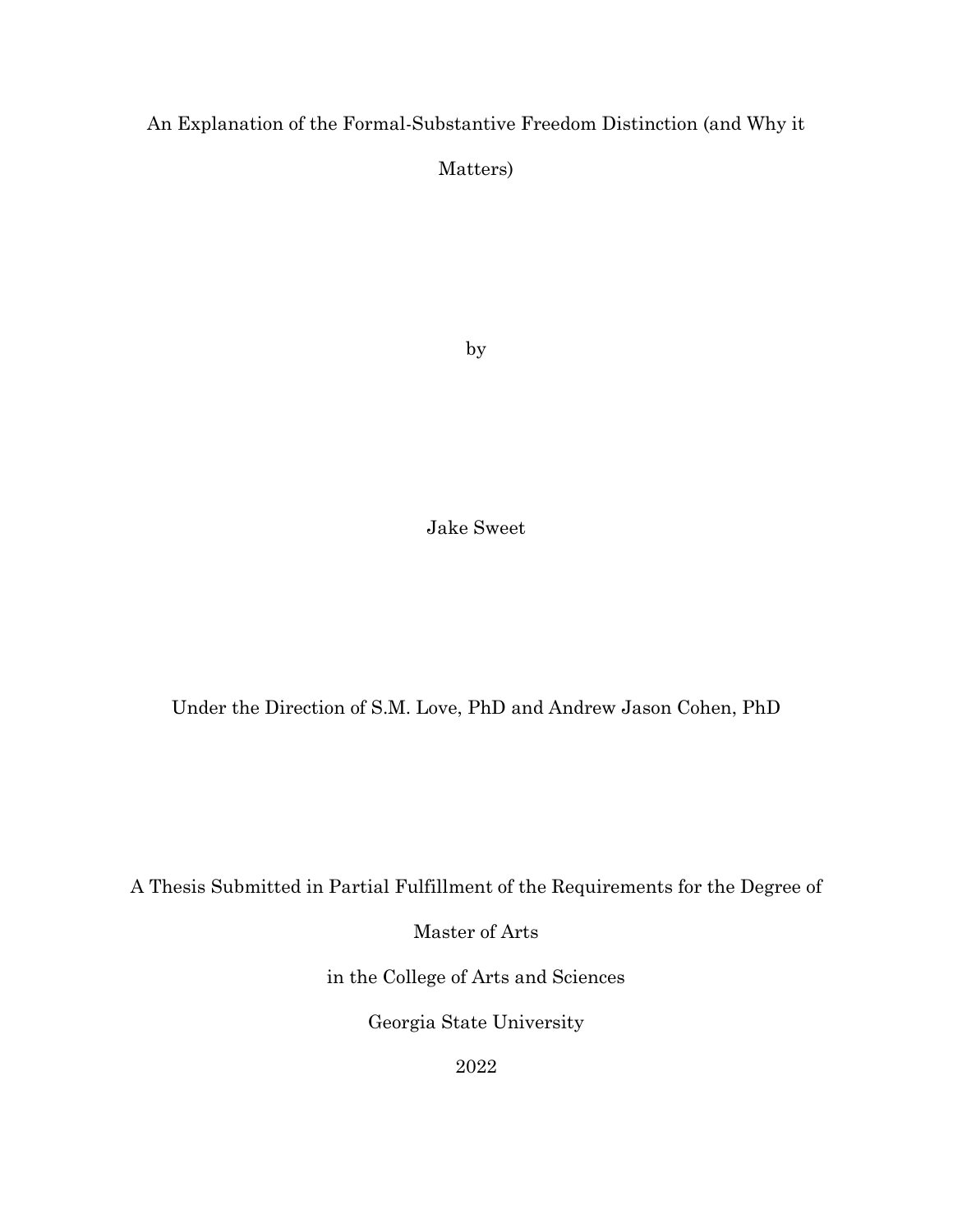### ABSTRACT

The notion of a distinction between merely formal freedom and real, substantive freedom is common in both philosophy and civil rhetoric. However, Ian Carter contends that this distinction faces coherence and usefulness problems. Contra Carter, I argue that it is coherent, meaningful, and clarifies significant philosophical disagreements about the right to freedom. I define the formalsubstantive freedom distinction by outlining a non-univocal conception of each term, then explain why the distinction so conceived is both philosophically and practically significant. I review Carter's arguments, extract two potential objections to my account, and offer my replies.

INDEX WORDS: Freedom, Formal freedom, Substantive freedom, Ian Carter, Liberalism, Rights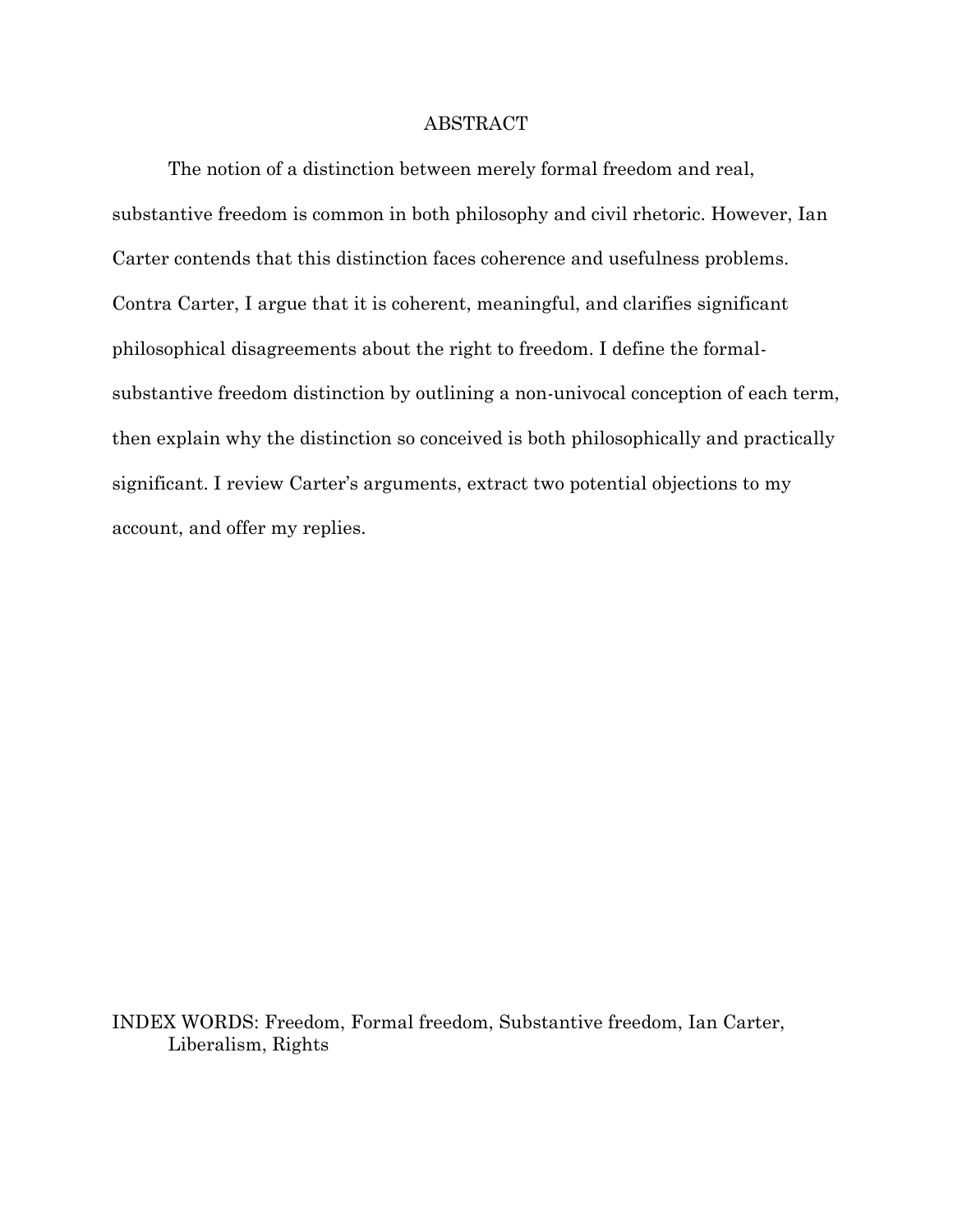Copyright by Jake Sweet 2022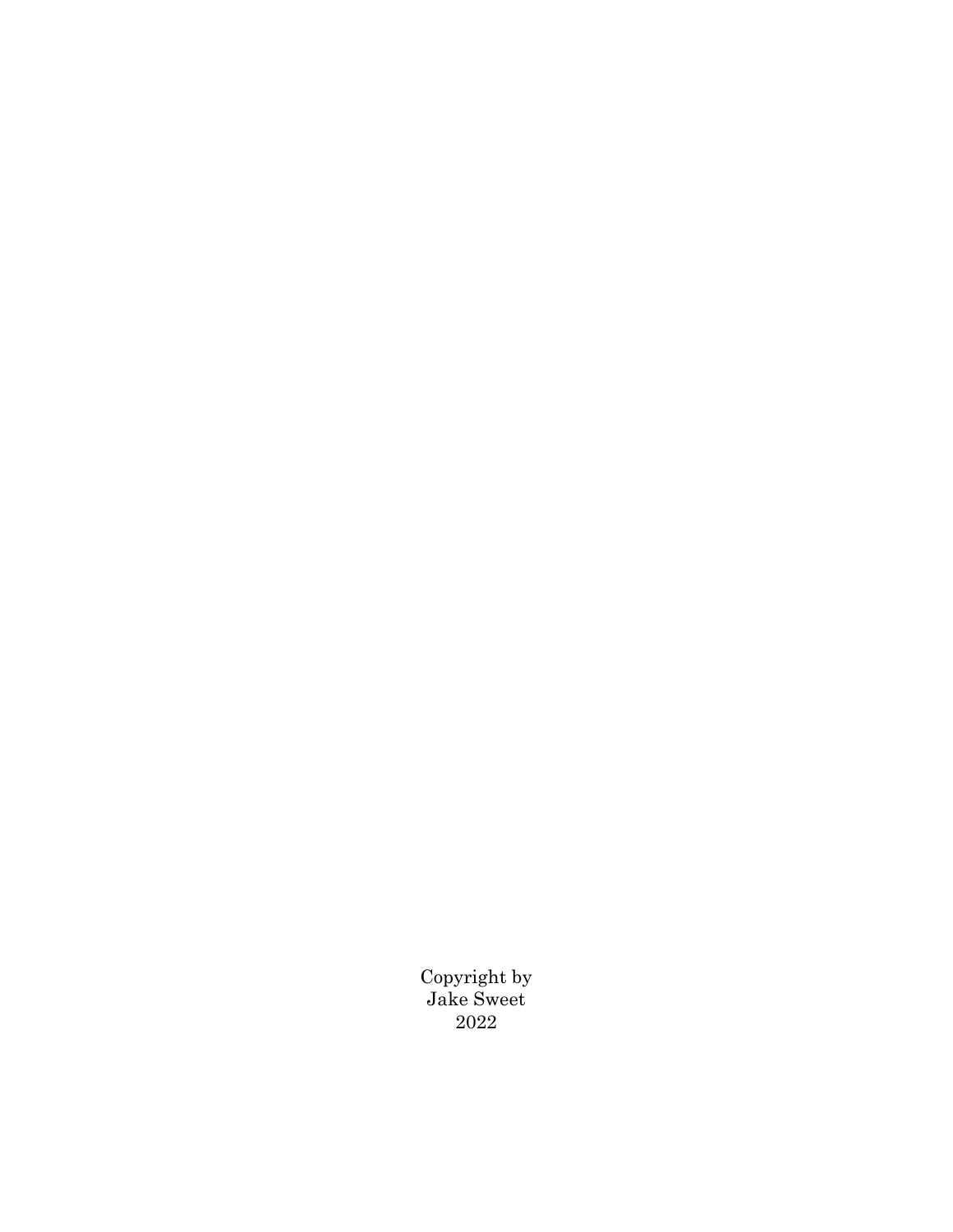# An Explanation of the Formal-Substantive Freedom Distinction (and Why it

Matters)

by

Jake Sweet

Committee Chairs: S.M. Love

Andrew Jason Cohen

Electronic Version Approved:

Office of Graduate Services

College of Arts and Sciences

Georgia State University

August 2022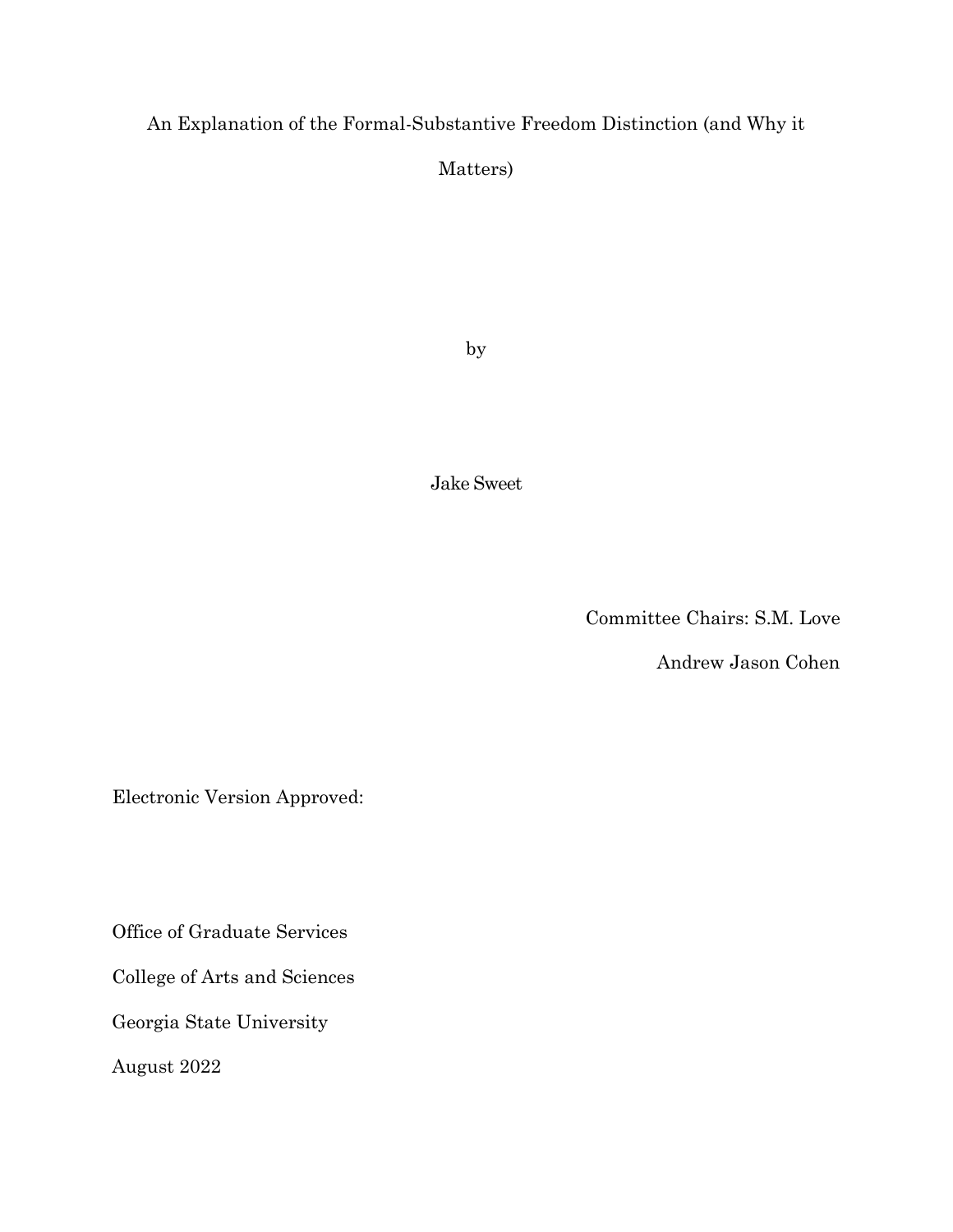# **DEDICATION**

I dedicate this thesis to my loving family: my mother, my father, my brother, my sister-in-law, and my four amazing nieces. They have supported and encouraged me every step of the way, and they have my gratitude and love forever.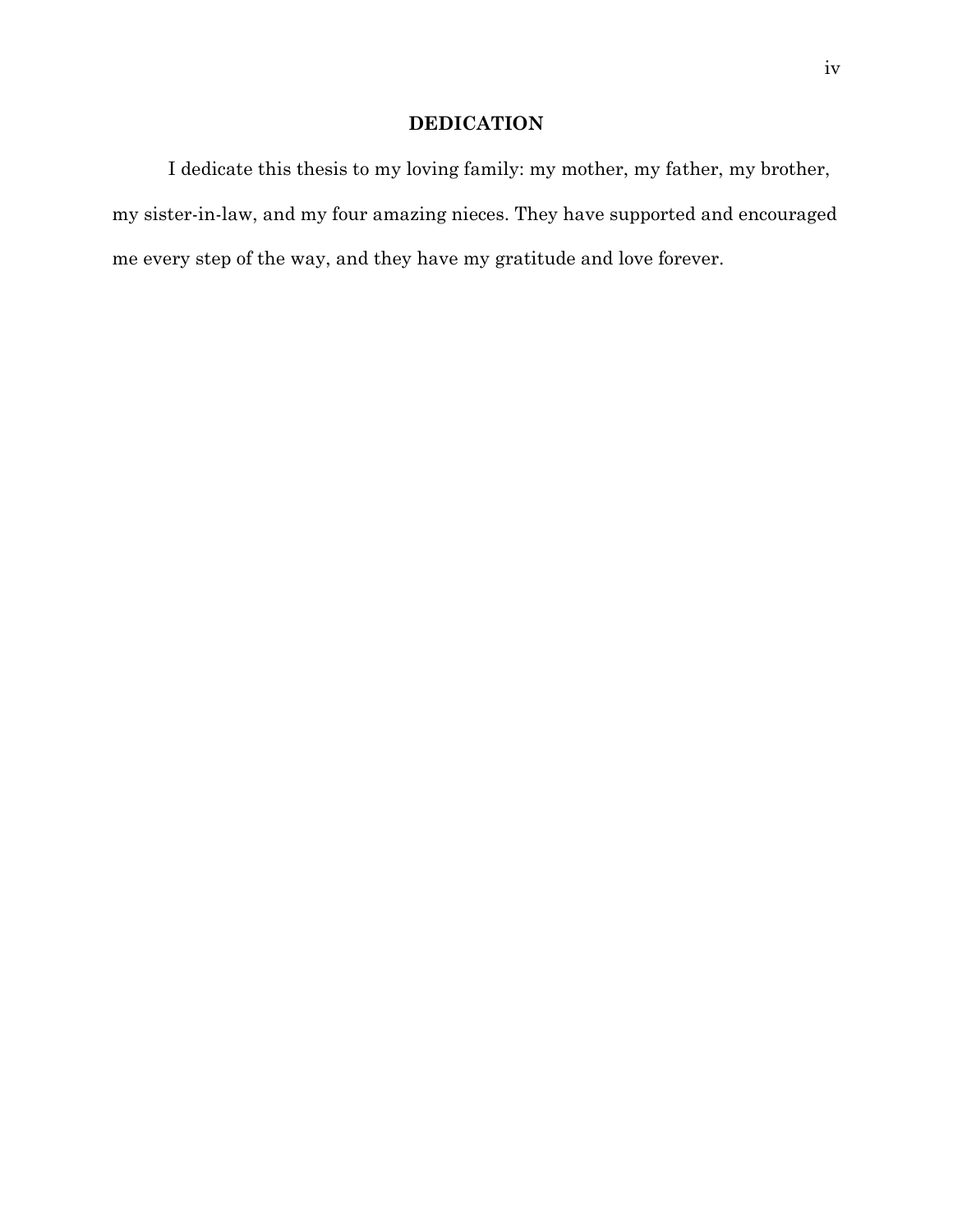### **ACKNOWLEDGEMENTS**

<span id="page-6-0"></span>I wish to acknowledge and thank my co-advisors, Dr. S.M. Love and Dr. Andrew Jason Cohen. Without their guidance, this thesis would not have been possible. I could not have asked for better mentors. I also wish to acknowledge Dr. Christie Hartley, whose encouragement, advice, and instruction was invaluable. I must also acknowledge the many excellent professors of philosophy I learned under as an undergraduate at the University of Cincinnati, especially Dr. Lawrence Jost, Dr. Vanessa Carbonell, Dr. Robert Skipper, and Dr. Timothy Allen.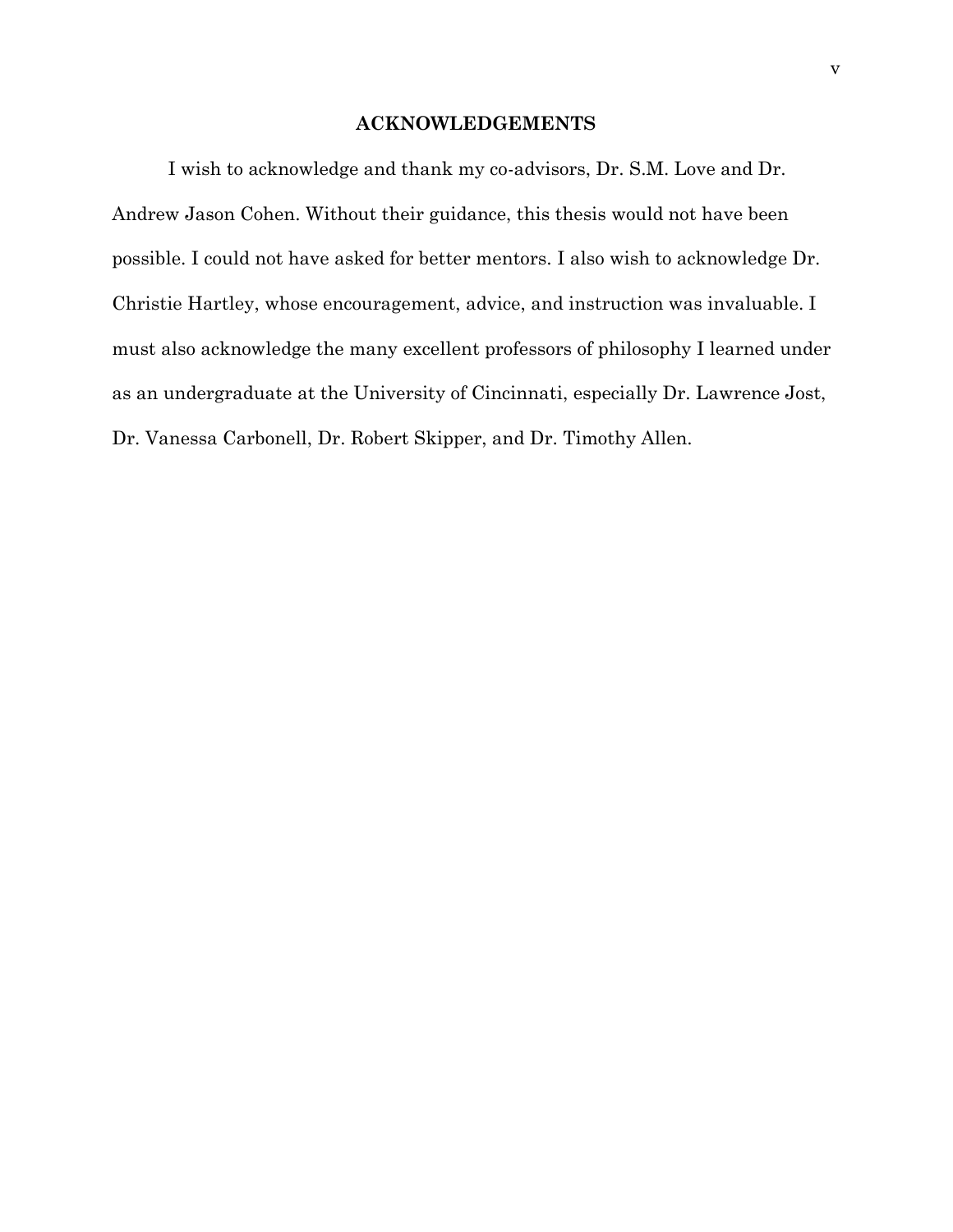# **TABLE OF CONTENTS**

| $\mathbf{1}$            |     |                                                               |  |
|-------------------------|-----|---------------------------------------------------------------|--|
| $\boldsymbol{2}$        |     |                                                               |  |
|                         | 2.1 |                                                               |  |
|                         | 2.2 |                                                               |  |
|                         |     |                                                               |  |
|                         |     |                                                               |  |
|                         | 2.3 |                                                               |  |
| $\bf{3}$                |     |                                                               |  |
|                         | 3.1 |                                                               |  |
|                         | 3.2 |                                                               |  |
| $\overline{\mathbf{4}}$ |     | CARTER'S ARGUMENT AND TWO OBJECTIONS  18                      |  |
|                         | 4.1 |                                                               |  |
|                         |     | 4.2 The Relevance-to-Laissez-Faire Liberalism Objection<br>21 |  |
|                         | 4.3 |                                                               |  |
| $\bf{5}$                |     |                                                               |  |
|                         |     |                                                               |  |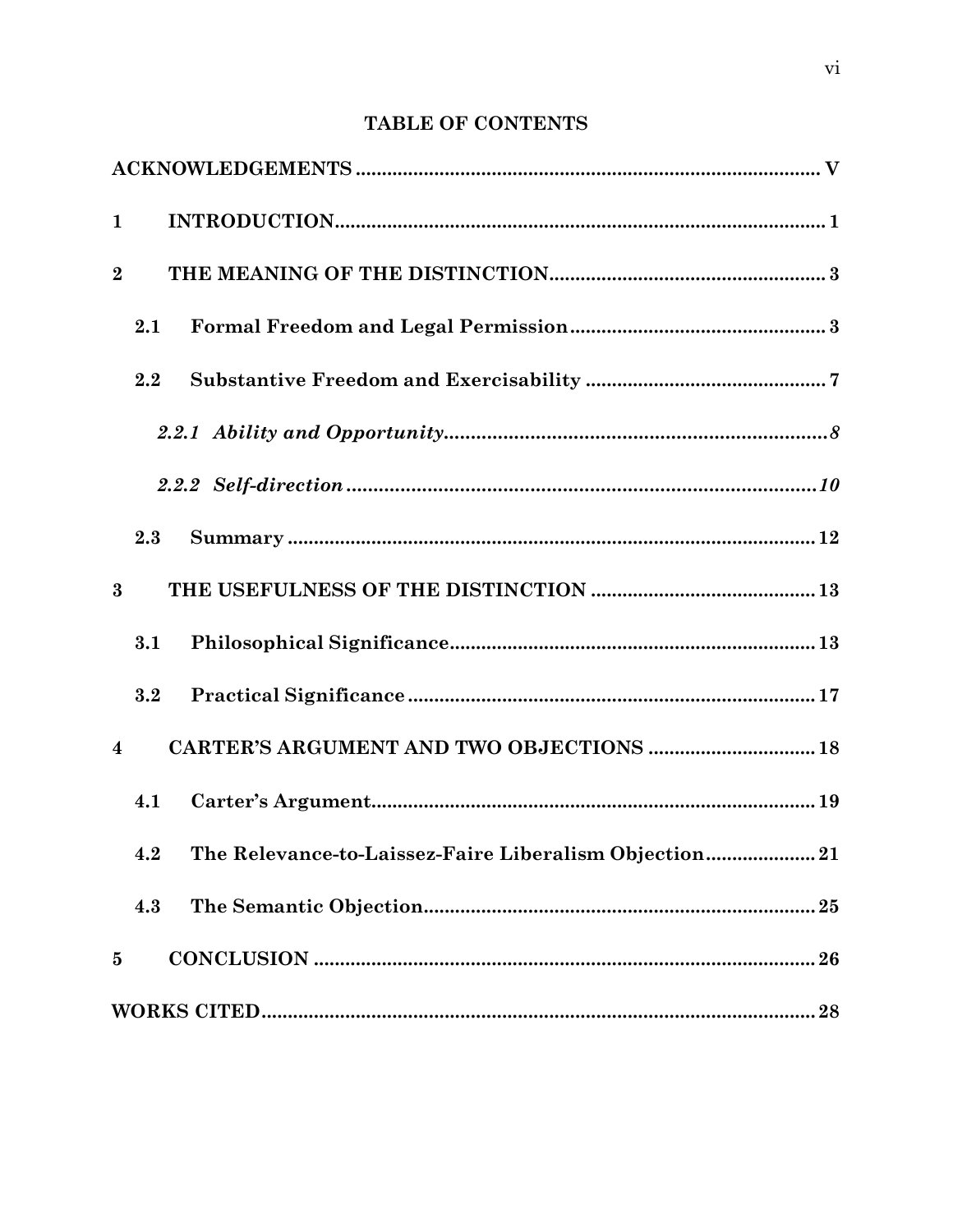#### **1 INTRODUCTION**

<span id="page-8-0"></span>In political discourse, people commonly draw a distinction between formal and substantive freedom, where substantive freedom is understood as the 'true' freedom in contrast to formal freedom, which is 'freedom in name only.' In philosophy, the distinction is invoked to critique proposals, institutions, and theories that are purported to make us free but fail to effectively do so for some set of people. More importantly, activists and social movements have invoked the formal-substantive freedom distinction throughout history, deploying it to draw attention to areas where the real scope of freedom for oppressed or marginalized groups is restricted despite their formal freedom. For instance, the Black Convention Movement of the 19th century invoked the concept of formal freedom to describe the state of civil liberties for Black Americans in the Northern 'free' states, where they still faced structural obstacles to acting as free citizens despite the abolition of legal slavery (Fox 319, 342-344). The socialist tradition has also long made use of this distinction; for example, Rosa Luxemburg argued that socialists have "always revealed the hard kernel of social inequality and lack of freedom hidden under the sweet shell of formal equality and freedom – not in order to reject the latter but to spur the working class into not being satisfied with the shell" (Luxemburg 220). More recently, scholar and activist Keeanga-Yamahtta Taylor describes the struggle for racial justice for Black Americans thusly: "We talk about wanting Black people to be free, so we have to think through what that means,

1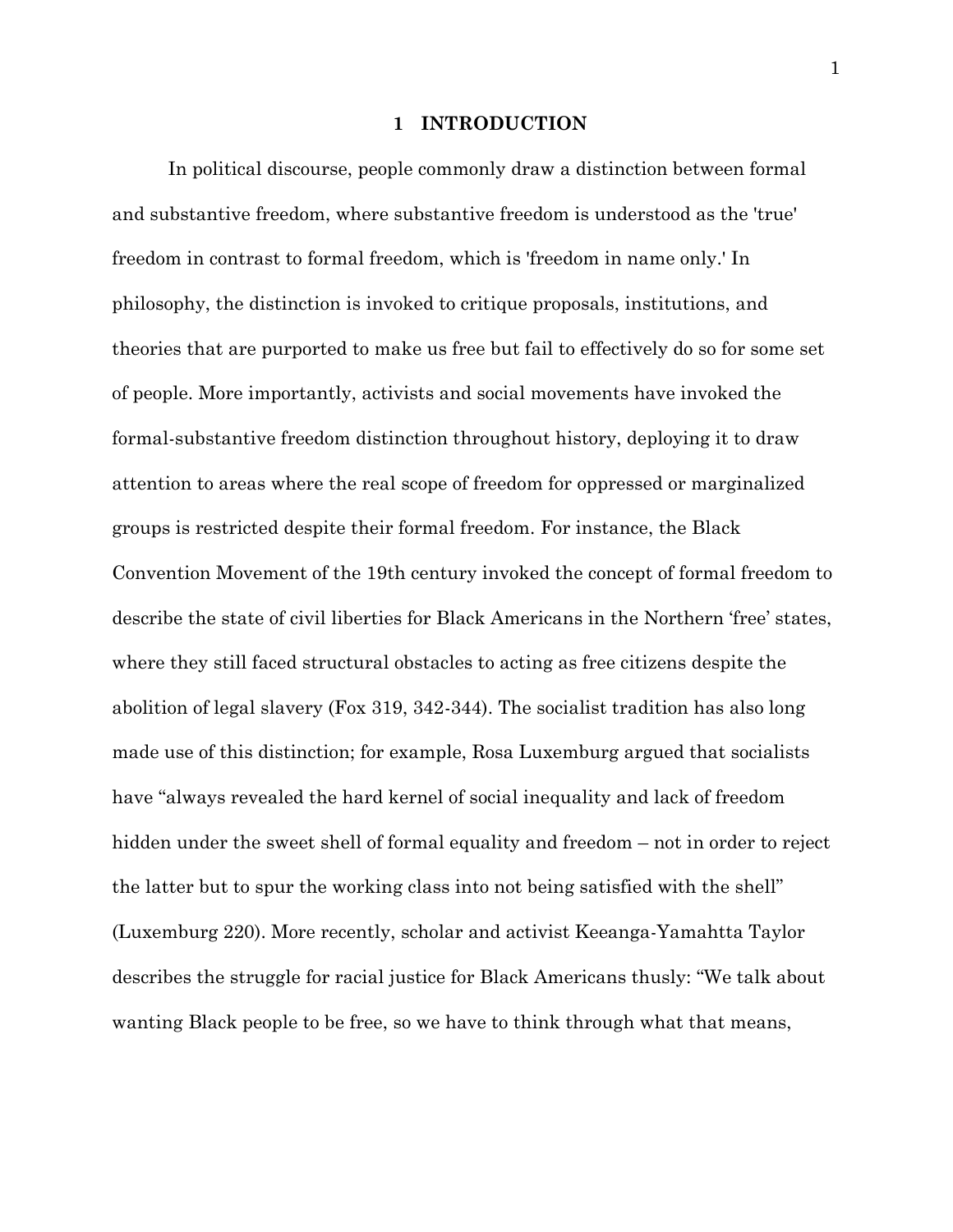which involves understanding what limits Black freedom and what Black freedom — beyond statutory, formal freedom — could look like" (Taylor).

Despite the ubiquity of this distinction, some have suggested that it is fundamentally, conceptually flawed. Most notably, Ian Carter has challenged "socialist and egalitarian" thinkers who use the distinction in their arguments (486), questioning its coherence and usefulness in "The Myth of 'Merely Formal Freedom.'" If Carter is correct, it would mean that the arguments of both the philosophical views and social justice movements that use this distinction are grounded in conceptual confusion.

In what follows, I argue that the formal-substantive freedom distinction is a coherent, meaningful distinction that clarifies significant disagreements about freedom. In section 1, I define the distinction and establish its coherence in a way that accounts for differences in its usage. I argue that 'formal freedom' and 'substantive freedom' are non-univocal terms that refer to legal permission and exercisability, respectively, then provide some examples of various senses the terms can have within different contexts. In section 2, I argue that the distinction is useful both philosophically and practically. Philosophically, I suggest the distinction clarifies points of divergence in our evaluations of political policy proposals and philosophical views as they relate to freedom. Practically, I note the usefulness of the distinction in explaining and justifying the demands of oppressed people for greater freedom. In section 3, I reply to some of Carter's main criticisms of the formal-substantive freedom distinction. I begin by reviewing Carter's arguments.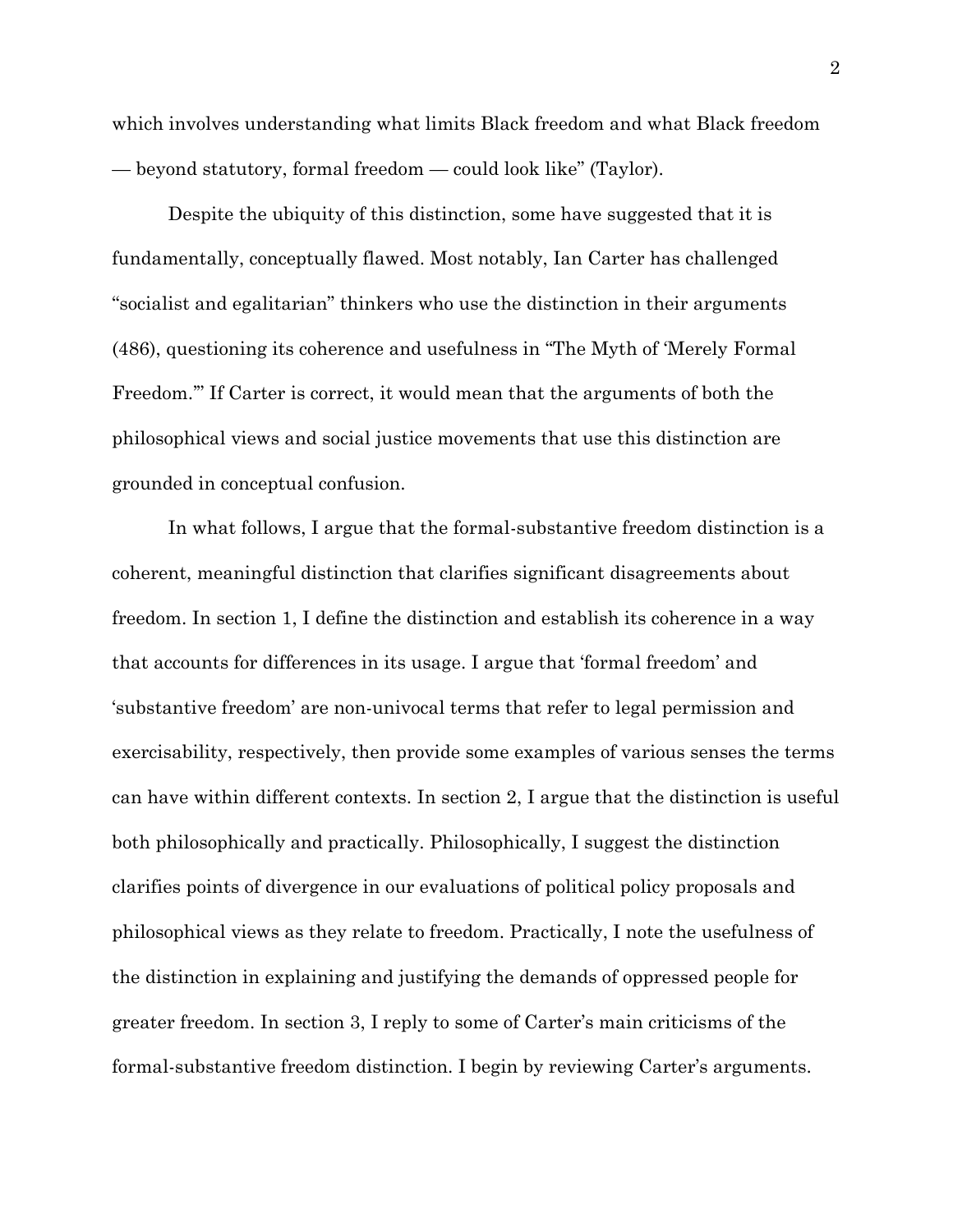Despite substantial differences between his conception of the distinction and mine, I extract from his arguments two objections that might still be raised against my account and contend that my account survives both.

In this paper, I am restricting my arguments to defending the formalsubstantive freedom distinction from that it lacks meaningfulness, usefulness, or relevance to philosophical differences. I am not defending any particular view of what kinds of rights to freedom we do or ought to have.

### **2 THE MEANING OF THE DISTINCTION**

<span id="page-10-0"></span>In this section, I give a conceptual account of formal and substantive freedom and explain how these concepts can be distinguished. This section aims to establish the distinction's meaning and coherence in a way that simultaneously accounts for different usages of the terms while still maintaining the distinction's conceptual core.

# <span id="page-10-1"></span>**2.1 Formal Freedom and Legal Permission**

'Formal freedom' is best understood as having multiple meanings, all of them referring in some way to *legal permission*. <sup>1</sup> While various definitions of 'legal permission' have been proposed in the philosophical literature,<sup>2</sup> here, 'legal permission' simply refers to bilateral non-prohibition by the state, meaning the state neither forbids (nor commands) an individual to perform a given action.

We can distinguish two main categories of legal permission to which 'formal

<sup>1</sup> For a slightly different view of formal freedom-as-legal permission, see: Van Parijs 4; 22-23.

<sup>2</sup> For a few examples, see: Von Wright 85-92; Moore; Eleftheriadis 86-106; Ross; 120-124.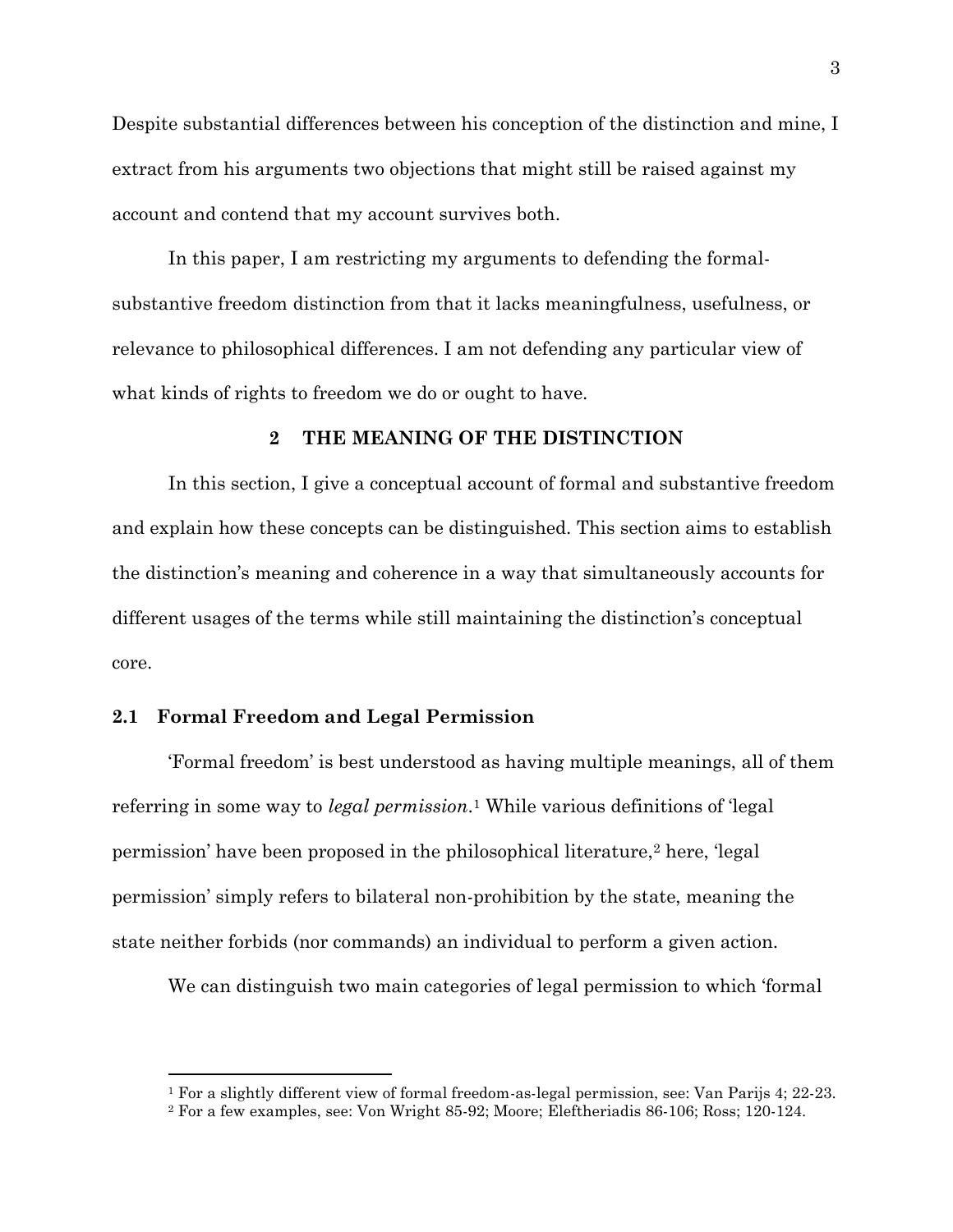freedom' typically refers. This distinction hinges on whether an enacted legal permission is, in fact, respected and protected by the state or not. That is, 'formal freedom' may refer to *nominal legal permission* – legal permission that is *not* respected or upheld – or *actual legal permission* – legal permission that *is* generally respected or upheld.

Where formal freedom refers to nominal legal permission, it means that one has legal permission to  $\Phi$  according to the law, yet nonetheless systematically suffers from interference by (state or non-state) actors or a failure of the government to enforce the claims and protections necessary for the law's effectiveness. This sort of legal permission is sometimes called a 'right in name only.' Conversely, formal freedom *qua* actual legal permission consists of legal permissions that the state does respect and uphold, yet where people still in some way lack the means to carry out those permitted acts.

I postulate that, depending on context, 'formal freedom' may refer to *either* kind.<sup>3</sup> We can infer which sense of 'formal freedom' is being used from the context of utterance.<sup>4</sup> For example, consider this statement:

> In significant areas – speech, press, religion – the people only had formal freedom.

Imagine this is said during a discussion about Soviet history between well-informed

<sup>3</sup> Carter, by contrast, presents these two kinds of legal permission as mutually exclusive conceptions of formal freedom (487-489).

<sup>4</sup> The presupposition that 'formal freedom' must have a single meaning is an apparent example of what Dirk Geeraerts calls the *monosemic bias*: the assumption that terms *must* be interpreted as having one meaning rather than multiple meanings (Geeraerts 149-150). This can have a deleterious effect on conceptual analysis, as it lends itself to *ignoratio elenchi* (and, ultimately, confusion) rather than a clarification of meanings.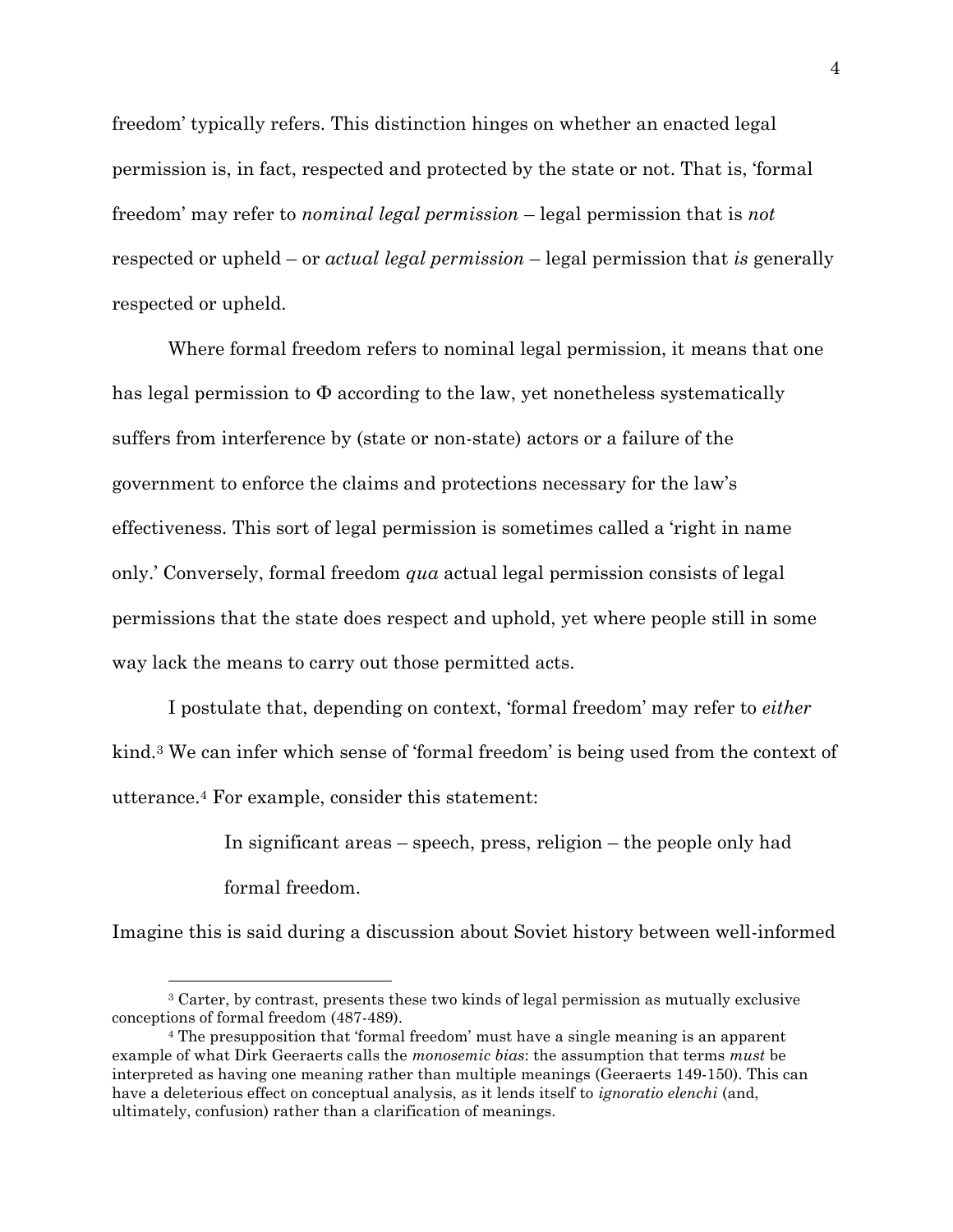people about the history of human rights under the Stalinist regime. According to its constitution of 1936, the U.S.S.R. protected these civil liberties, but the purported liberties were not reliably respected in practice. The state routinely practiced censorship and control within these domains and, hence, these rights were extant in name only.<sup>5</sup> Accordingly, we can translate this statement as follows:

> In significant areas – speech, press, religion – the people only had formal freedom [in the sense of nominal legal permission].

There are many similar situations where the state constructs or allows obstacles that frustrate agents' attempt to do what they are nominally permitted to do. Various thinkers and activists have referred to such conditions as "merely formal freedom." For instance, the concept has been invoked to describe laws that make procuring an abortion difficult, as when the United States Supreme Court argued that restrictions on the availability of abortion can constitute an "undue burden" on the right to an abortion, effectively making it a right in name only, and therefore ruled that such restrictions must be removed (Persad 296; *Planned Parenthood of Southeastern Pennsylvania v. Casey*). This sort of usage of the term 'formal freedom' refers to nominal legal permission.

In contrast, consider this statement:

You have only the formal freedom to buy housing.

Imagine this is said in the context of a discussion between Americans about rights in the contemporary United States. Americans not only have the legal permission to

<sup>5</sup> For more on the 1936 constitution and how it exemplified this kind of formal freedom, see: Towe.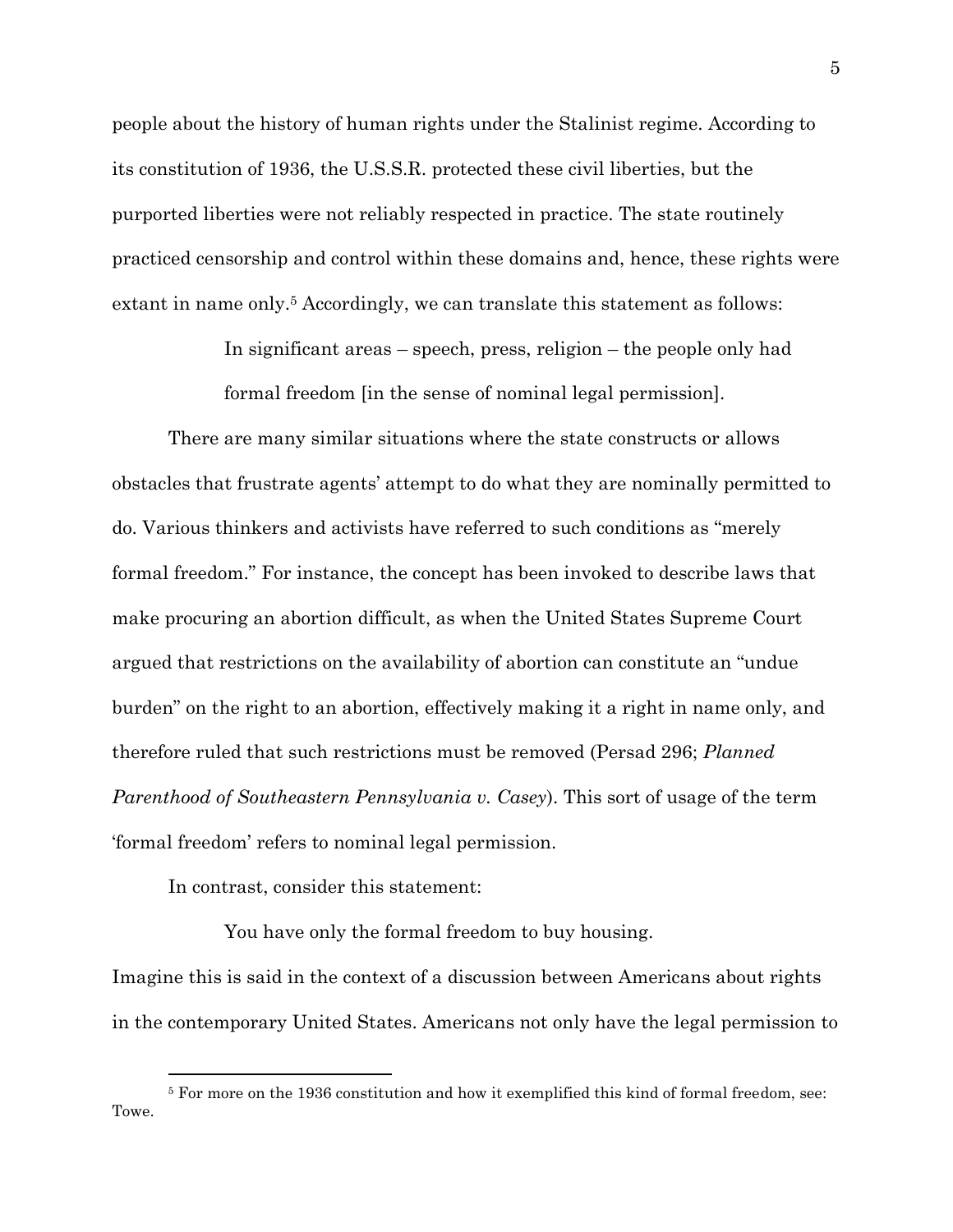buy housing but that permission is generally upheld and respected.<sup>6</sup> Nevertheless, some face obstacles to buying housing such that they *cannot* buy housing despite their permission to do so, most obviously those who lack the money necessary – or even the means to acquire the money necessary – to purchase it.<sup>7</sup> Notwithstanding the state's permission, an American does not necessarily have the means or capacities to actualize the objective of having housing. Furthermore, despite the permission, an American may not have any autonomy in choosing their housing, such as when discriminatory housing arrangements segregate them to specific housing facilities or neighborhoods, nor any say in choosing the exchange and property rights system that governs the rules of acquiring housing in the first instance.<sup>8</sup> The freedom to buy housing in the U.S., then, is still only a legal permission that many cannot realize. Consequently, we can translate the statement as follows:

> You have only the formal freedom [in the sense of having actual legal permission] to buy housing.

Thus, 'formal freedom' may refer to either merely nominal or actual legal permission. This non-univocal construal of formal freedom captures the different usages of the term while at the same time accounting for the procedural, superficial character implied by the word 'formal' in all cases the distinction is invoked. It also

<sup>6</sup> Importantly, legal permission to 'buy housing' of some sort is generally upheld and respected *only* in those very non-specific terms*.* The U.S. has a long, continuing history of housing discrimination. See: Rothstein.

<sup>7</sup> Amartya Sen invokes the formal-substantive freedom distinction in explicating his account of rights, listing poverty as a "major source" of substantive unfreedom (*Development*, 3).

<sup>8</sup> These obstacles reflect the properties of exercisability I discuss in 2.2.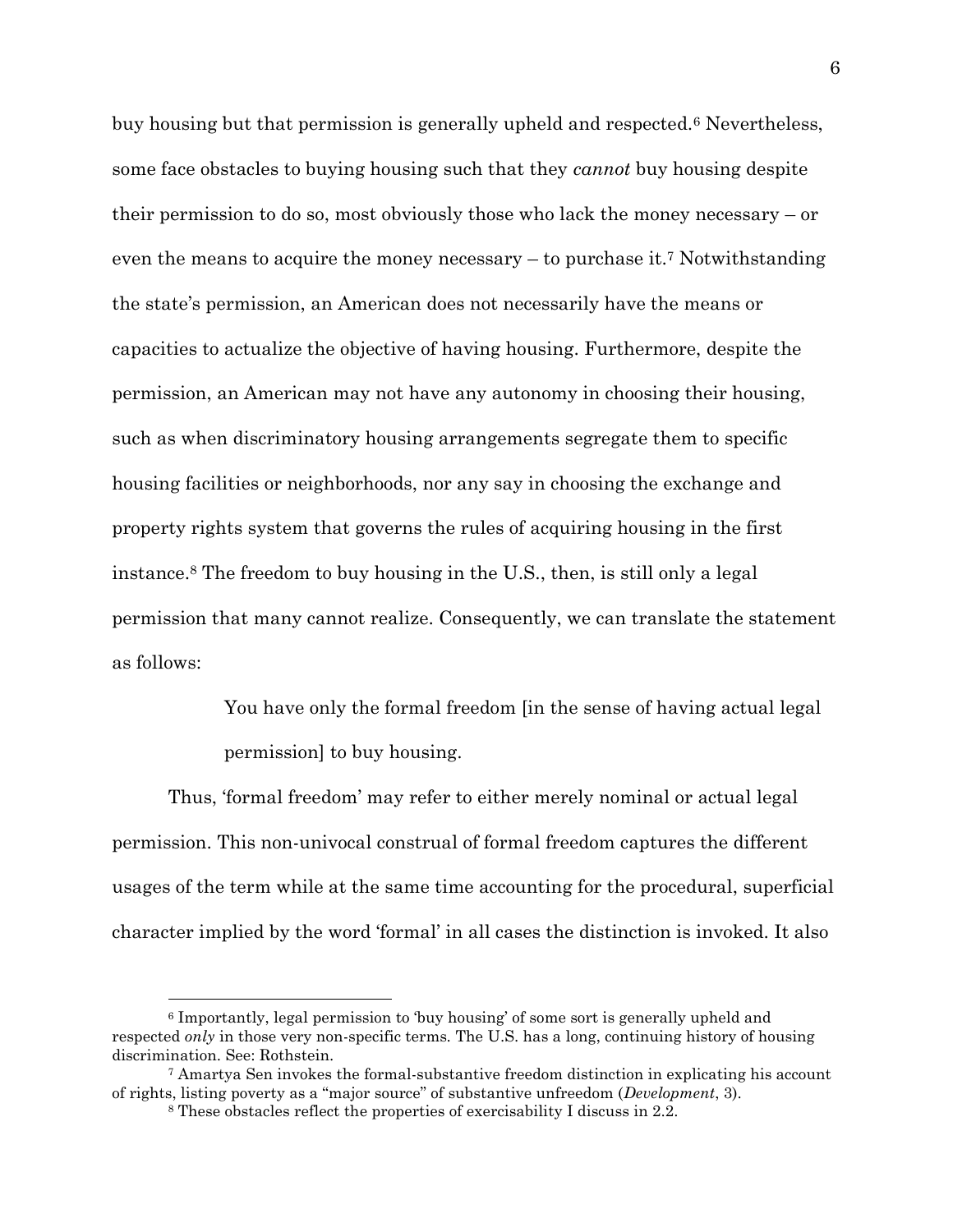clarifies the criticism implied by the term 'merely formal freedom': an agent who, in some sense, *cannot* Φ may nevertheless have legal permission of the nominal *or*  actual kind to Φ, meaning *neither* type of permission gives rise to conditions where A *can* Φ on their own. As Matthew Kramer states, "Permissibility and impossibility can coincide" (63).<sup>9</sup>

#### <span id="page-14-0"></span>**2.2 Substantive Freedom and Exercisability**

In contrast, we are described as *substantively free* when some form of legal permission is instantiated in conjunction with *exercisability*: the capacity to do what we are legally permitted to do. In other words, substantive freedom is *exercisable* formal freedom. Like formal freedom, 'substantive freedom' is non-univocal. Here, I argue that this is a consequence of exercisability itself being a non-univocal term comprising a cluster of three possible exercisability criteria: *ability*, *opportunity*, and *self-direction*.

Differences in the usage of substantive freedom are based on which set of exercisability criteria a speaker takes to be necessary or sufficient for adequate exercisability to obtain and the degree to which one feels those criteria must obtain. Here, I do not argue for conceiving exercisability as any set of criteria over another; as I will argue later, each meaning captures an important philosophical

<sup>9</sup> Kramer disagrees with the contention that legal permission is a necessary condition for 'can.' He argues an act can be illegal and possible simultaneously, even if the legal permissions are enforced, since "enforcement is usually post hoc" (63). Strictly speaking, this is true: we do not have legal permission to shoplift, yet many do. But lacking legal permission poses obstacles to actions even if they are 'possible.' For instance, the psychological threat of punishment prevents many from taking something from a store without paying; this obstacle keeps shoplifting to a minimum relative to the number of those who might like to steal.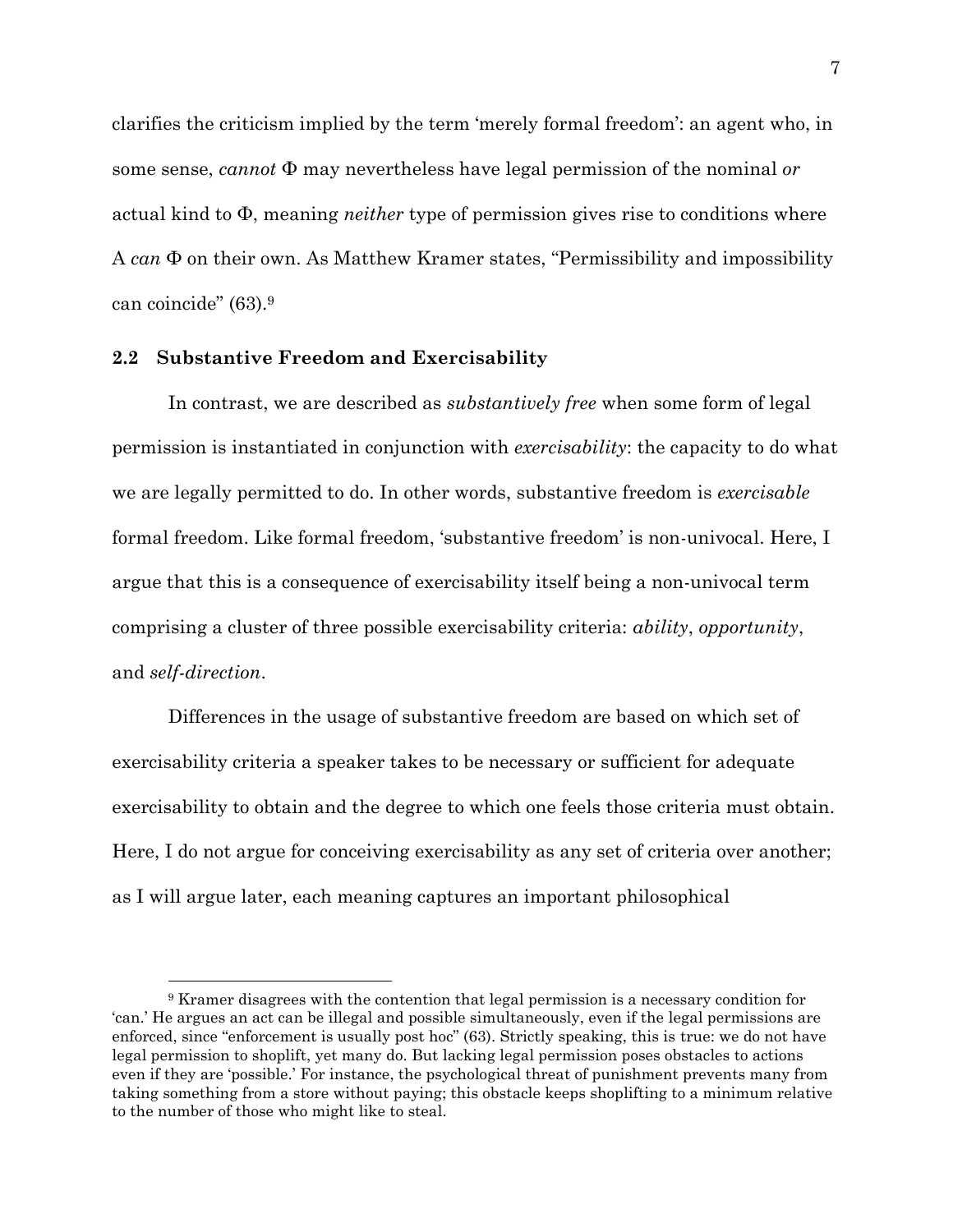disagreement. Rather, I will explain each criterion's relation to the exercisability of legal permissions and, thus, substantive freedom.

# *2.2.1 Ability and Opportunity*

<span id="page-15-0"></span>The first two criteria, *ability* and *opportunity*, are similar and often interrelated, but *not* identical. Indeed, as Matthew Dowding points out,<sup>10</sup> much of the literature on freedom conflates ability and opportunity into a single category of  $a\$ {ability}, $a\$  = as in the expression "freedom-as-ability" – but these are, in fact, distinct properties (Dowding, "Capabilities" 324-325). Dowding defines ability as "what one could do *if* the right circumstances obtain" (324). Opportunity, on the other hand, describes the obtaining of 'the right circumstances'; that is, opportunity obtains "if the means that are needed to perform [some] action are available to" an agent (Dowding and van Hees 6).

It is important to distinguish between ability and opportunity because some may regard one property as politically relevant but not the other. For a simple illustration of the difference, Dowding offers the example of a proficient darts player whose skills are such that she hits the bulls-eye 90% of the time. Even if trapped on an island with no darts or boards, the player has the *ability* to hit the bulls-eye, even though she lacks the *opportunity* to hit a bulls-eye because, in the

<sup>10</sup> Dowding, who draws from Peter Morriss's work on power, makes a compelling case that the property often referred to as "ability" in political philosophy is actually "ableness": the *combination* of ability and opportunity ("Capabilities" 324). See also: Dowding and Van Hees 5-7; Dowding, *Power*; Morriss. Ableness is arguably the primary concern in Sen's usage of 'substantive freedom.' See: Sen, *Development* 4-5, 8, 18-19.

<sup>11</sup> For example, Carter uses the term "ability" as an all-encompassing description of "the absence of material constraints *of all kinds*" (492-493) – a definition which Dowding would consider semantically dubious.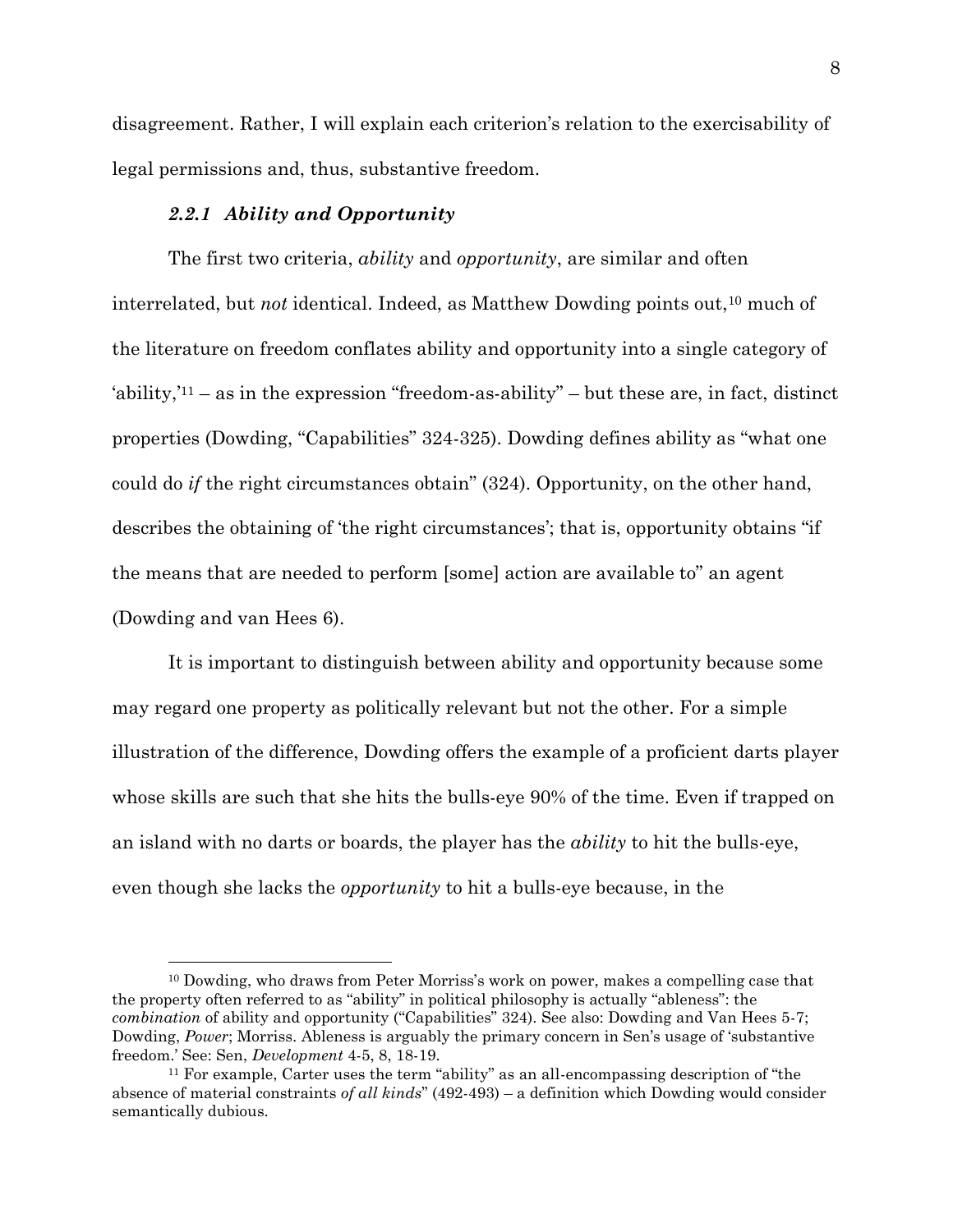circumstances, she lacks the resources (darts and boards) to do so (Dowding 324).<sup>12</sup> Ergo, an agent may have the ability to  $\Phi$  but not the opportunity to  $\Phi$ , or vice versa. Nevertheless, *both* of these properties are connected to the exercisability of our legal permissions: where one has the ability or opportunity necessary to  $\Phi$ , the capacity to exercise their legal permission to  $\Phi$  is increased.

First, ability refers to what one is able to do through their personal capacities given the proper circumstances. For the ability to  $\Phi$  to obtain, an agent must have, among other things, the skills and socioeconomic resources needed to exercise the legal permission to Φ; for example, one must have the necessary education, welfare, healthcare, and so on. To illustrate, imagine a society where a person, Simon, has legal permission to read political literature. Simon also has access to books and newspapers through a local library, meaning the proper circumstances exist for him to read political literature. Nevertheless, Simon does not have the ability to read because, in his society, people do not have a right to a basic education where they are taught to read. One could argue in favor of such a right because it will make Simon's formal freedom to read political literature in this sense exercisable and, hence, substantive.

Second, opportunity describes the *circumstances* an agent needs to exercise a legal permission, which has practical implications for entitlements to material resources necessary for those circumstances to arise. To demonstrate, imagine Kim lives in a country that constitutionally guarantees her freedom of movement.

<sup>12</sup> Dowding and Van Hees offer a more thorough illustration of the distinction with the example of a piano player's ability to play the piano versus opportunity to do so (5-8).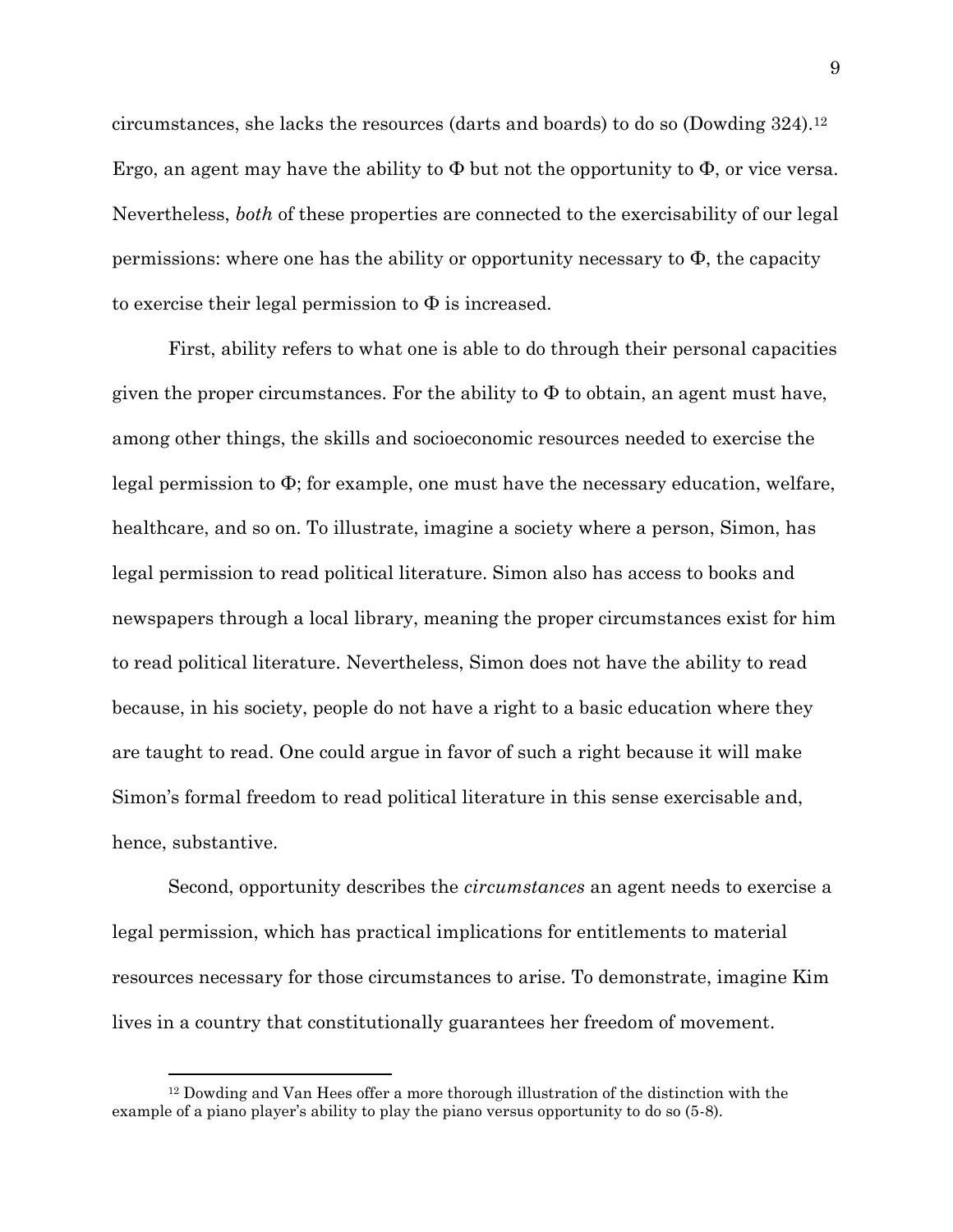However, Kim's town is located in an area where landslides are common, frequently obstructing her capacity to transport to those places she wishes to go. The issue could be solved by constructing retaining walls or some other infrastructural improvement, but neither Kim's government, nor the private sector, has shown any interest in allocating resources to address the issue. Kim has the formal freedom to travel in and out of her town, but she often cannot exercise her legal permission due to environmental obstacles and a lack of the material means to overcome them.<sup>13</sup> Here, one might argue in favor of proposals that give rise to the circumstances necessary for Kim to exercise her legal permission to travel, transforming her formal freedom into substantive freedom.

#### *2.2.2 Self-direction*

<span id="page-17-0"></span>The third criterion of exercisability is self-direction. Self-direction broadly refers to the capacity of agents to direct their own will: if I cannot direct my own will, then I cannot act freely.<sup>14</sup> Self-direction is a social, relational property that is constrained by agential obstacles.<sup>15</sup> In order for an agent to possess self-direction, at

<sup>13</sup> As G.A. Cohen notes ("Structure"), Harry Frankfurt expounds upon how human intervention and environmental intervention are *effectively* the same in that they hinder an agent's action (Frankfurt 44-45). Nevertheless, some argue that *allegedly* natural, circumstantial obstacles are, in fact, agential or structural, particularly in contemporary capitalist society. To a large extent, this seems true. For instance, it is a virtual truism that world hunger is not due to a scarcity of food but rather the consequence of our socio-economic and political systems, a truism borne out by the evidence (see: Lappé; Lappé, et al.; Holt-Giménez, et al.). Still, it seems difficult to deny that *some*  factors not generated by the choices of human agents can and do constitute obstacles to our actions. For many, those factors cannot be simply dismissed as politically irrelevant.

<sup>14</sup> This property (or something like it) is also referred to as, *inter alia,* autonomy, independence, self-determination, or self-governance. My points here primarily draw from Kantian and Rousseauian conceptions of true freedom. For more, see: Ripstein, *Force* 14-16; Forst 536; Neuhouser 365, 392; Fatić 66. A similar notion of substantive freedom can also be found in African philosophical traditions; see: Ikuenobe 1020.

<sup>15</sup> Self-direction can also be infringed upon, though, by collectively choosing to enact social conditions that are inconsistent with it. Ergo, some argue the right to take part in making laws also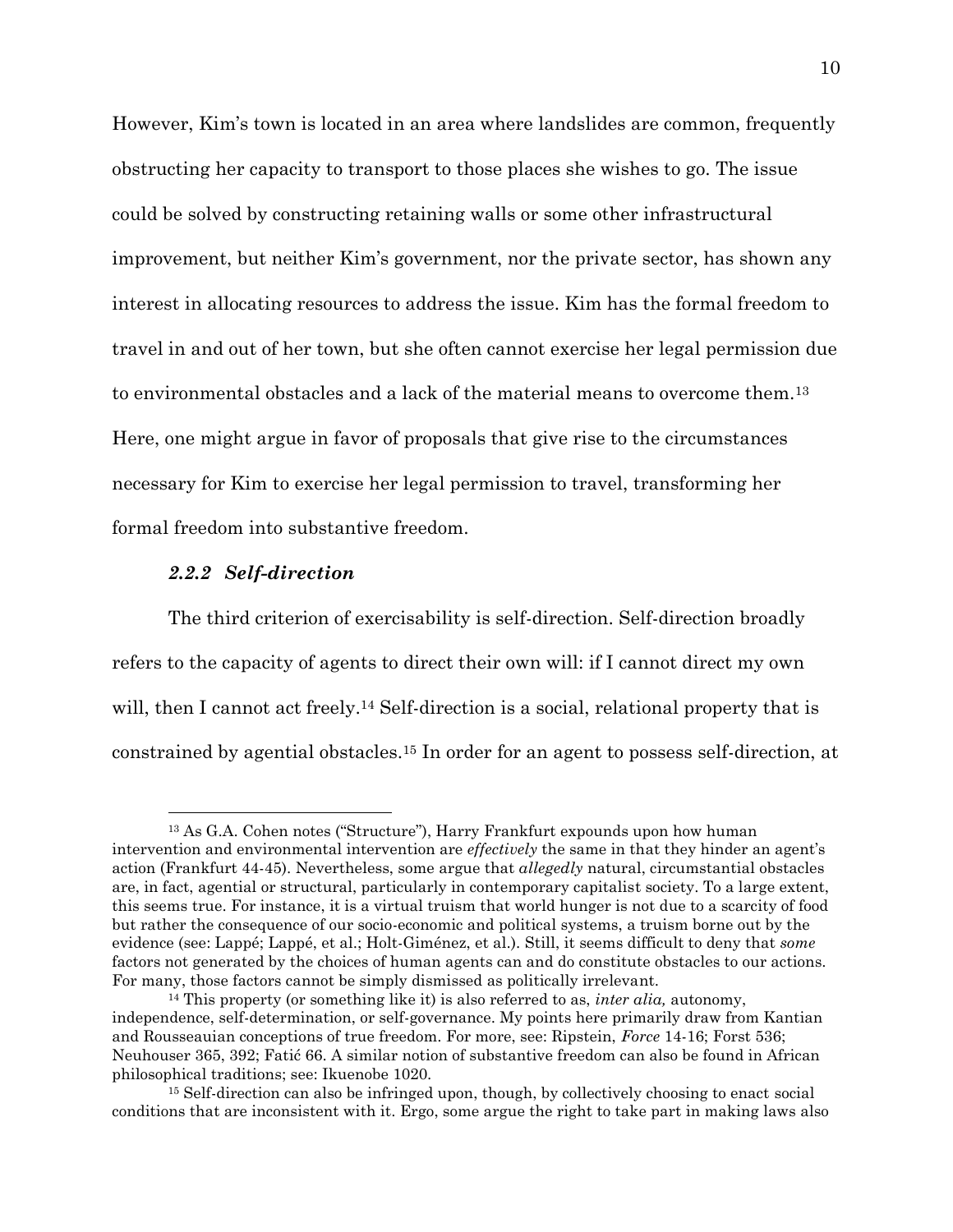least two conditions must be present.

First, for one to have self-direction, their choices cannot be controlled. As Rafeeq Hasan argues, to make choices autonomously, an agent's choices can neither be subject to "the direct control of the choice-making capacities of another" nor "asymmetrical influence in a power relationship" (Hasan 914). This means selfdirection requires that our choice-making capacities are free from coercion: we must be in a position to govern our own wills.

Second, since one's will may come into conflict with the will of others, the upholding of one's capacity to direct their own will necessitates institutions and norms that protect each agent's capacity to do so. For me to direct my own will, others' wills cannot infringe upon my direction. Likewise, for others to direct their wills, my will cannot infringe upon theirs. Such an arrangement can only be actualized through institutional and normative forces that can ensure the equal autonomy of all agents within a society. Moreover, following the classic Rousseauian arguments, a right to the governance of one's self within a society entails a right to participation in governance generally (Neuhouser 365, 391-392).

We can test the tenability of the proposition that self-direction can be construed as a criterion of exercisability by considering the consequences of a *lack* of self-direction. A person lacking the right to self-direction might face obstacles that obstruct her capacity to influence or participate in the construction of her society's

requires a right to the entitlements and material resources necessary to take part in the making of laws *effectively*, and so there is arguably significant overlap between the conditions for ability or opportunity and self-direction. See: Srinivasan 467-471; Bohman 321-346.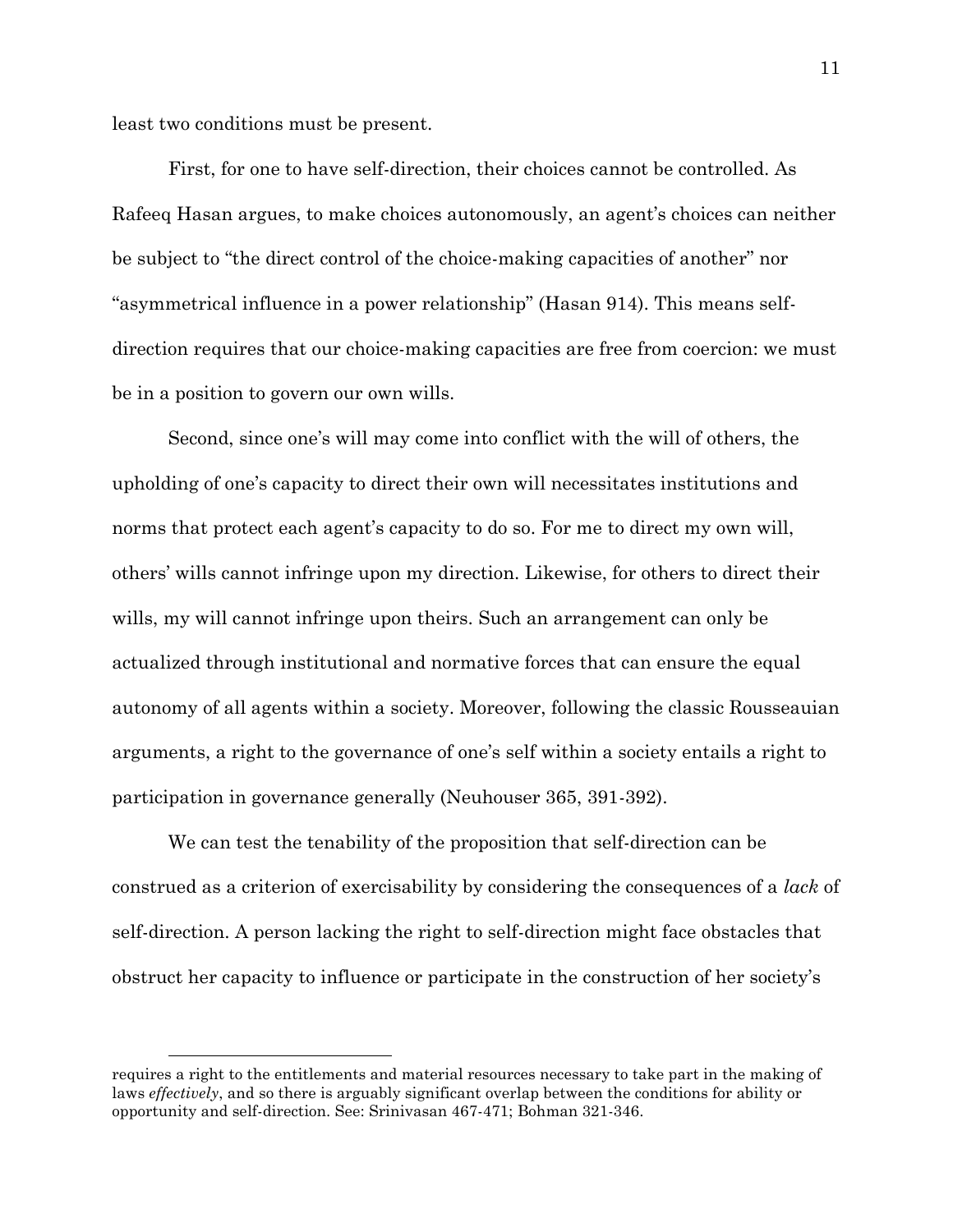rights (and, thus, her *own* rights), despite possessing formal freedom – of the nominal legal permission kind – to engage in the political system. Such a lack of self-direction is exemplified in the 'white primary' cases of the late 19th to early 20th centuries, where Black citizens in the Southern United States were formally free to vote but forbidden by state Democratic Party leaders to participate in the primaries. Since winning the Democratic primary essentially ensured a candidate's victory in the "one-party South," this meant that Black voters effectively had no voting power (Klarman). In such scenarios, it can be said that an agent's formal freedoms lack exercisability: she cannot exercise choices outside of those that have been externally arranged for her without her consent or participation.

#### <span id="page-19-0"></span>**2.3 Summary**

Again, the concept of substantive freedom gets deployed in various ways in political discourse. Given the various forms of exercisability, it is unsurprising that we find this variance across discursive contexts. Any one person might view just one criterion as the most politically salient exercisability property and, thusly, the property that best characterizes substantive freedom.<sup>16</sup> Conversely, others might view all three properties as *necessary* conditions for exercisability.<sup>17</sup>

<sup>&</sup>lt;sup>16</sup> For example, one might argue that self-direction is the true determinant of substantive freedom, and that the state has no duty to assure opportunity and ability. Likewise, one might argue the opposite.

<sup>&</sup>lt;sup>17</sup> Karl Marx, for example, seemed to affirm the radical notion that "true freedom" requires all three of these properties to the greatest degree possible – a sort of *exercisability maximalism* view of substantive freedom. Marx speaks of a conflict between "physical need" and "necessity" versus "the true realm of freedom" for human beings; maximal self-direction, ability, *and* opportunity would seem to be the only means to the complete abolition of the sort of freedom-constraining "necessity" Marx is referring to (*Capital* 1340; *Manuscripts* 76, 84). Put differently, for Marx, an agent's true freedom to Φ obtains – that is, humans enter the realm of true freedom – iff *all* exercisability criteria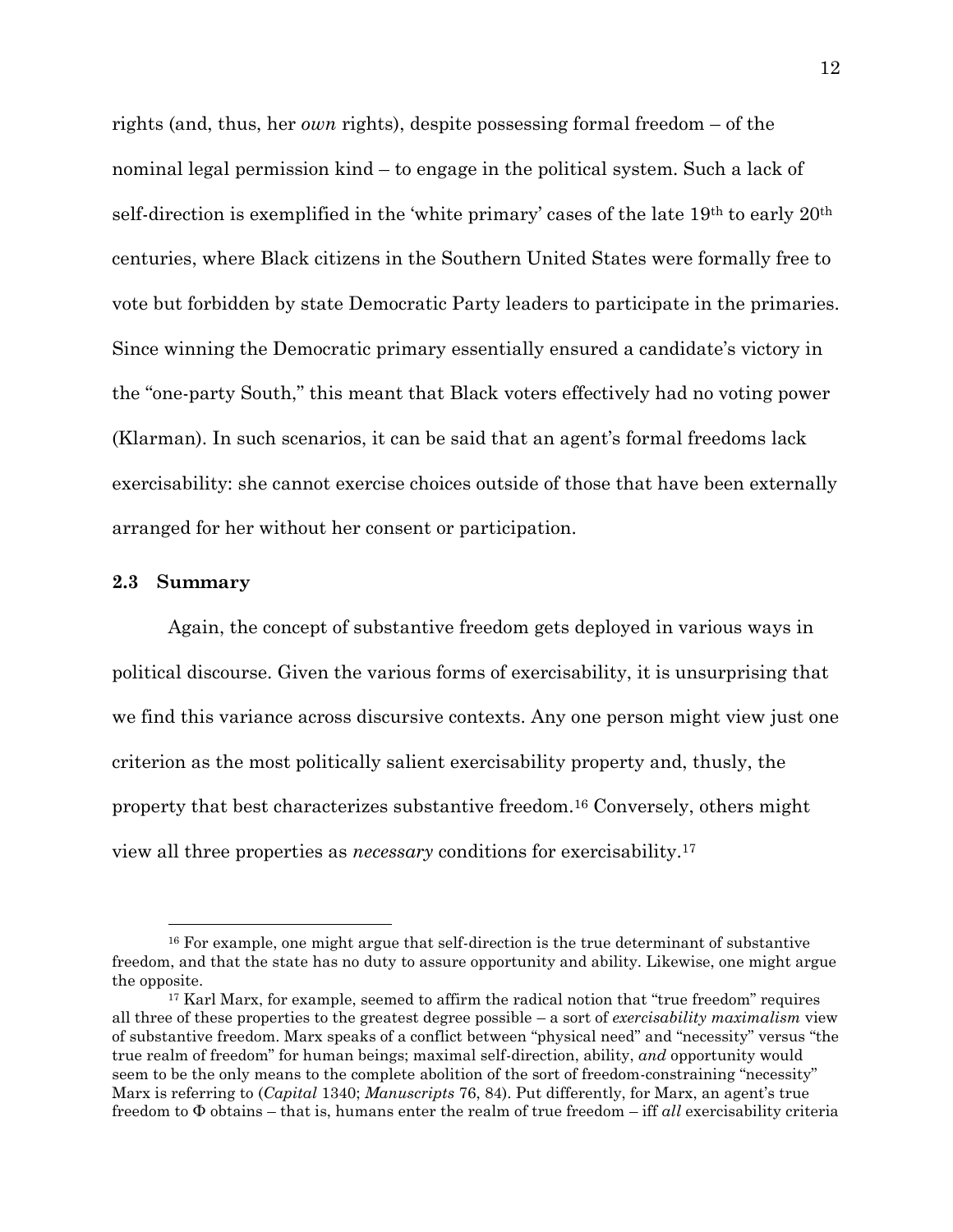The crucial point is that formal freedom and substantive freedom,

approximately conceived as I have outlined, are distinct: formal freedom consists of legal permissions that are not exercisable, while substantive freedom is exercisable legal permission.

# **3 THE USEFULNESS OF THE DISTINCTION**

<span id="page-20-0"></span>Having explicated the formal-substantive freedom distinction, I now aim to prove the distinction's usefulness in this section. I begin by arguing that the distinction is useful in understanding philosophical disagreements about political proposals involving freedom. Then, I posit that, in the practical realm, the distinction provides a helpful conceptual framework for describing the actual scope of freedom enacted by political proposals and institutions as well as formulating demands for greater freedom.

# <span id="page-20-1"></span>**3.1 Philosophical Significance**

The formal-substantive freedom distinction is philosophically useful in that its concepts can help clarify disagreements concerning proposals that purportedly provide or protect 'freedom' as such, but in practice, uphold only formal freedom for some set of agents. This is important since different philosophical views include disagreements about the necessary or sufficient conditions for political freedom. For any particular proposal, some hold that mere legal permission (or formal freedom) to  $\Phi$  is insufficient to merit the designation 'freedom' in at least some circumstances, while others hold that legal permission *is* sufficient for considering

obtain and to the greatest extent possible. See also: Arnold 6.b. For a somewhat similar view to Marx's, see: Van Parijs 22-23.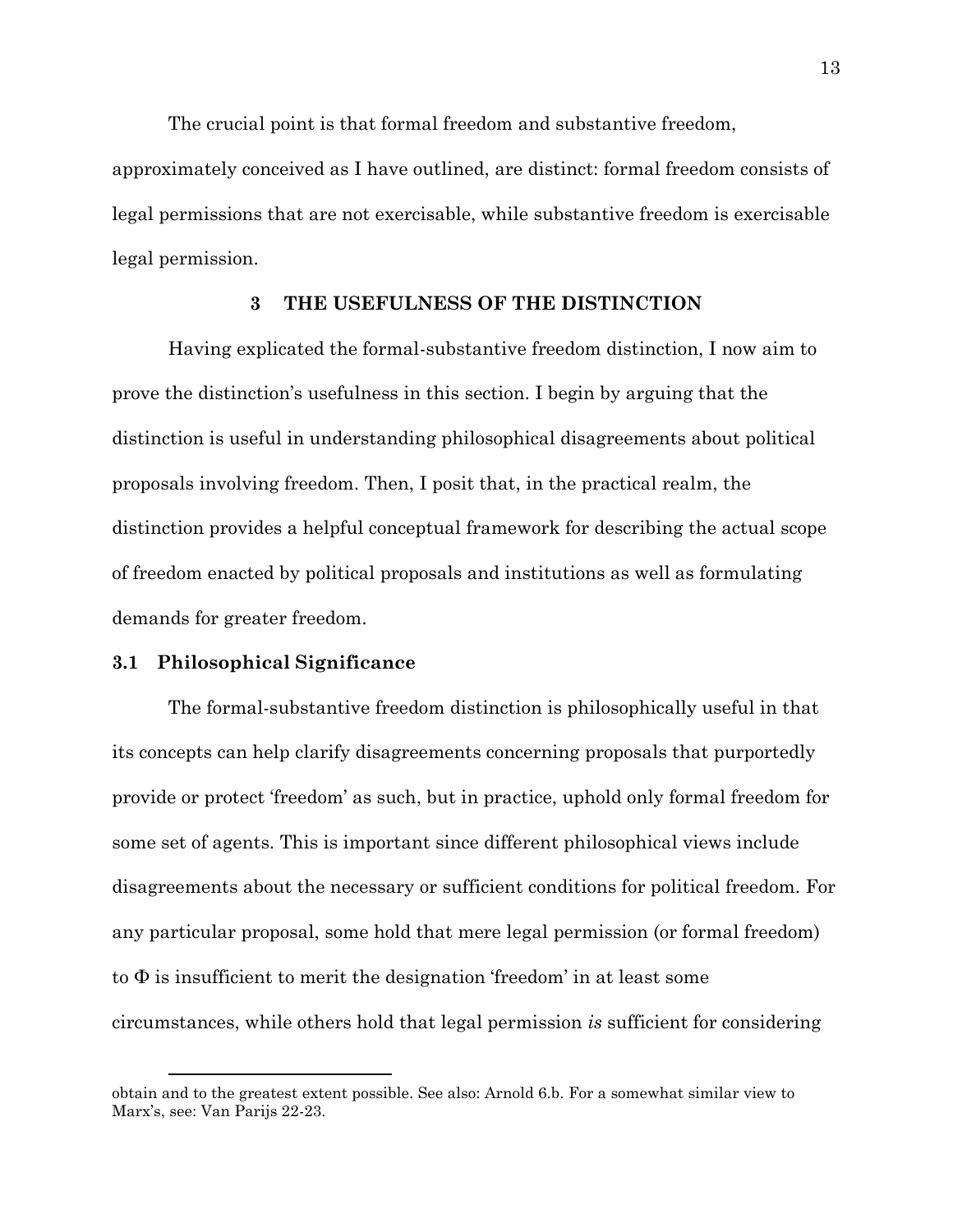one politically free to  $\Phi$  even if that permission is not accompanied by exercisability for some. Hence, the distinction clarifies the divide between those advocating different kinds of rights and their differing evaluations of how 'free' a proposal renders its subjects.

Take healthcare as an example. Some philosophers hold that merely granting legal permission – formal freedom – for all citizens to acquire healthcare is not sufficient to classify all citizens as 'free' to acquire healthcare. This is because some economically-disadvantaged people will not be *substantively* free to acquire healthcare: they cannot exercise their legal permission to do so since they cannot afford (private) healthcare. Accordingly, some advocate enacting a *right* to healthcare. Amartya Sen, for example, advocates publicly-funded universal healthcare, arguing that lacking an exercisable right to healthcare constitutes an "unfreedom;" Sen even considers a lack of healthcare an obstacle to the "freedom to survive" (*Development*, 4, 15, 41-49; "Universal"). In general, most egalitarians and socialists will agree with Sen that the law in question does not deliver substantive freedom, though their reasoning and motivations vary. Some Rawlsian egalitarians argue that one must be substantively free to access healthcare, either as a primary social good or as a precondition for freely engaging in the primary political liberties of a just society (Ekmekci and Arda 232-235). Alternatively, as Pablo Gilabert demonstrates, socialists within the Marxian tradition argue that guaranteeing the substantive freedom to acquire healthcare and satisfy one's health needs is a critical component of fulfilling the distributive principle of "from each according to their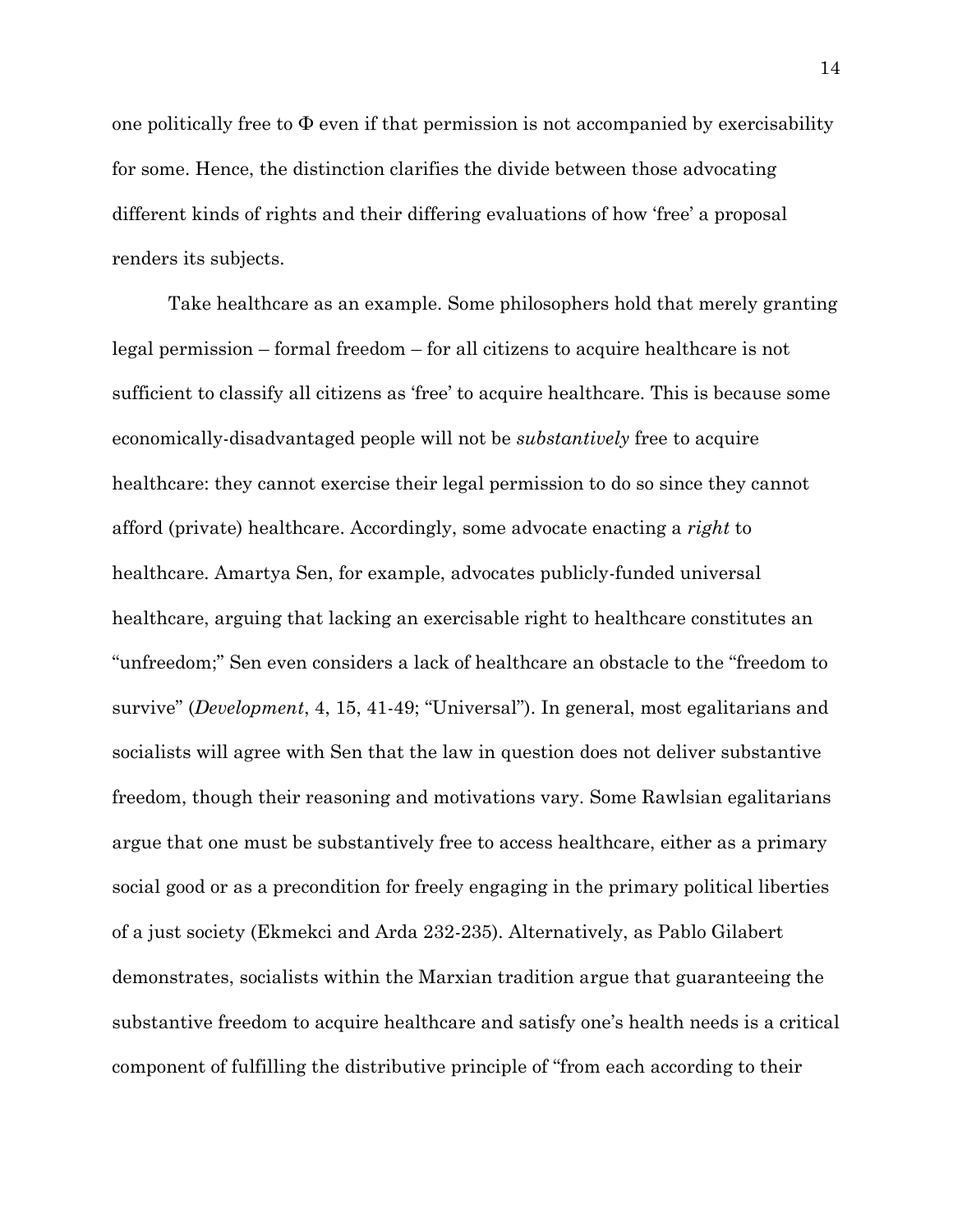abilities, to each according to their needs" (Gilabert 209). But while their particular motivations vary, all of these views coalesce around the position that mere legal permission cannot be said to make at least a portion of the population 'free,' as it does not provide substantive freedom for all.

Conversely, others hold that the formal freedom to acquire healthcare is a foundational right but reject the notion that the state should be involved in making that formal freedom exercisable for all. Particularly, laissez-faire liberals<sup>18</sup> will oppose this further step of using the power of government to provide the substantive freedom to acquire healthcare. For instance, Robert Nozick argues that the "distributional facts" of medical services, no matter how unequal, do not justify state intervention with the holdings of agents in order to provide adequate healthcare to everyone so long as the "processes yielding these [distributional facts are] legitimate" (233-235). In other words, the government cannot justifiably interfere with the property or finances of others – through taxation, for example – to implement the substantive freedom to acquire healthcare for the poor. This is not to say that laissez-faire liberals categorically *oppose* the substantive freedom to acquire healthcare for anyone (or even everyone), but rather that they oppose ratifying that substantive freedom as a political right. However, on the laissez-faire liberal view, this does not render any individuals politically 'unfree' to acquire healthcare. A laissez-faire liberal might argue that the redistribution of resources is outside the proper scope of state authority or responsibility, and thusly, the fact

<sup>&</sup>lt;sup>18</sup> In using the term 'laissez-faire liberals,' I follow Carter, who uses the term to encompass "classical liberals or libertarians" (486).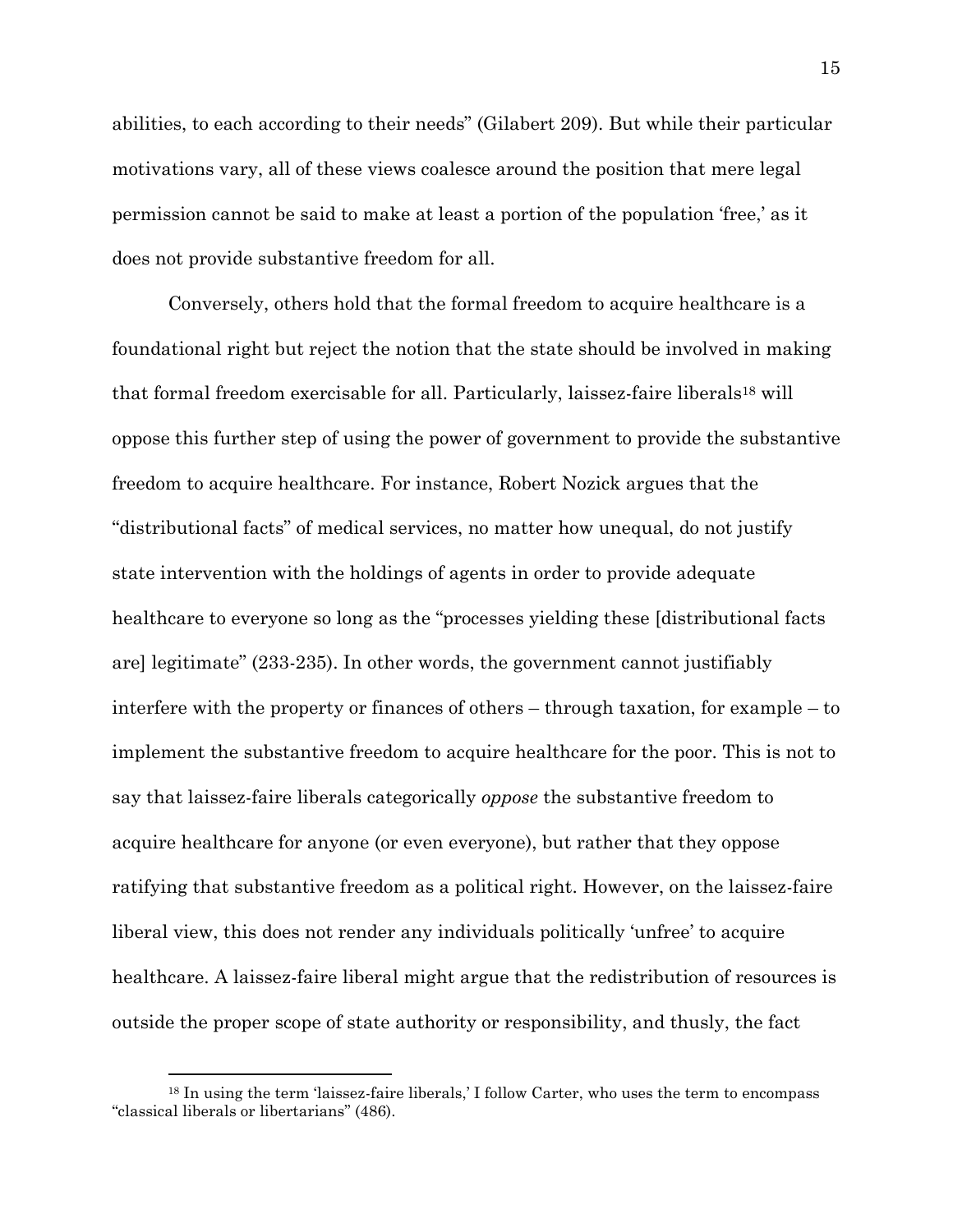that some agents lack substantive freedom to acquire healthcare is simply not a political problem, meaning the formal freedom enshrined by the healthcare law is sufficient for considering all its citizens politically 'free' to acquire healthcare.

The dispute between laissez-faire liberals and egalitarians or socialists regarding healthcare hinges on a more fundamental disagreement over whether the right to political freedom as such includes substantive freedom.19 It is not my objective to resolve this disagreement over rights to substantive freedom in this paper, but merely to show it *is* a real and important disagreement.

Furthermore, the disagreement is not necessarily a simple consequence of differences between those who uphold negative liberty theories and those who uphold positive liberty theories.<sup>20</sup> Isaiah Berlin famously defines negative liberty as "the area within which a man [sic] can act unobstructed by others" (Berlin 169) and positive liberty as "freedom which consists in being one's own master" (178). The former is typically associated with the laissez-faire liberal tradition, while the latter is typically associated with the egalitarian and socialist traditions. However, there are exceptions to this rule. For instance, the socialist philosopher G.A. Cohen outlines a negative liberty view which nevertheless accommodates rights to substantive freedom, since Cohen considers the obstacles to action posed by private

<sup>19</sup> There are also a variety of different theories of freedom informing the differences here, namely republican freedom (Pettit), positive freedom (or capabilities freedom) views (Sen, *Development*), and hybrids of the two (Gilabert)*,* versus negative liberty views (Nozick). Nevertheless, I maintain that the formal-substantive freedom distinction cannot be neatly reduced to a difference between positive and negative liberty.

<sup>20</sup> Berlin famously defines negative liberty as "the area within which a man [sic] can act unobstructed

by others" (Berlin 169) and positive liberty as "freedom which consists in being one's own master" (178).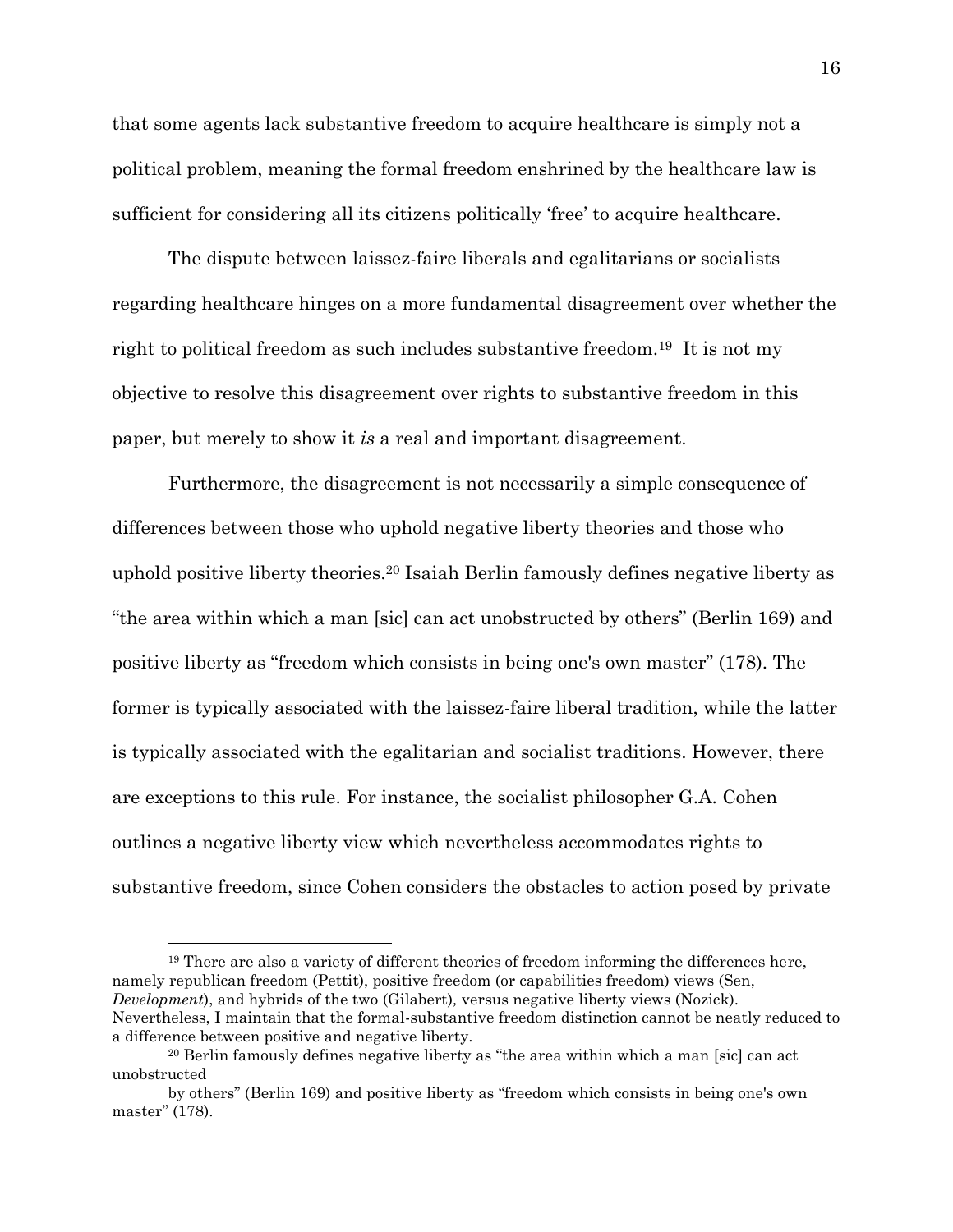property owners at least on par with those posed by governments, and thusly, holds that government interference is necessary to minimize interferences overall (Cohen, *On the Currency* 166-193).<sup>21</sup>

I will further discuss the formal-substantive freedom distinction's larger philosophical relevance in section 3.

#### <span id="page-24-0"></span>**3.2 Practical Significance**

The formal-substantive freedom distinction also has practical significance. It can be particularly helpful for explaining and justifying the demands of marginalized and oppressed social groups within political discourse. From the perspective of people who cannot exercise their legal permission to Φ, the worth of their formal freedom may seem questionable,<sup>22</sup> motivating a desire for increased exercisability. The distinction enables disempowered groups to describe why they are not satisfied with their 'freedom': since they cannot exercise their formal freedom, they seek political measures that will make them 'free' in the substantive sense.

To demonstrate, imagine a nation-state that takes itself to be a free society enacting legal permission for all adults to run for political office, but in practice, allowing significant obstacles to most people exercising that permission. People who do not meet certain criteria – such as specific income levels, formal education

<sup>21</sup> For more on Cohen's view of freedom, see: Cohen, "Structure."

<sup>22</sup> John Rawls reaches a similar conclusion but argues that inequalities in the worth of liberty are justified so long as they are "compensated" by meeting the Rawlsian difference principle (179). Of course, whether this argument is correct remains debatable, and even more debatable is the proposition that modern liberal capitalist societies meet (or even *can* meet) the difference principle. For an argument that proper Rawlsian reasoning leads to anti-capitalist conclusions, see: Edmundson.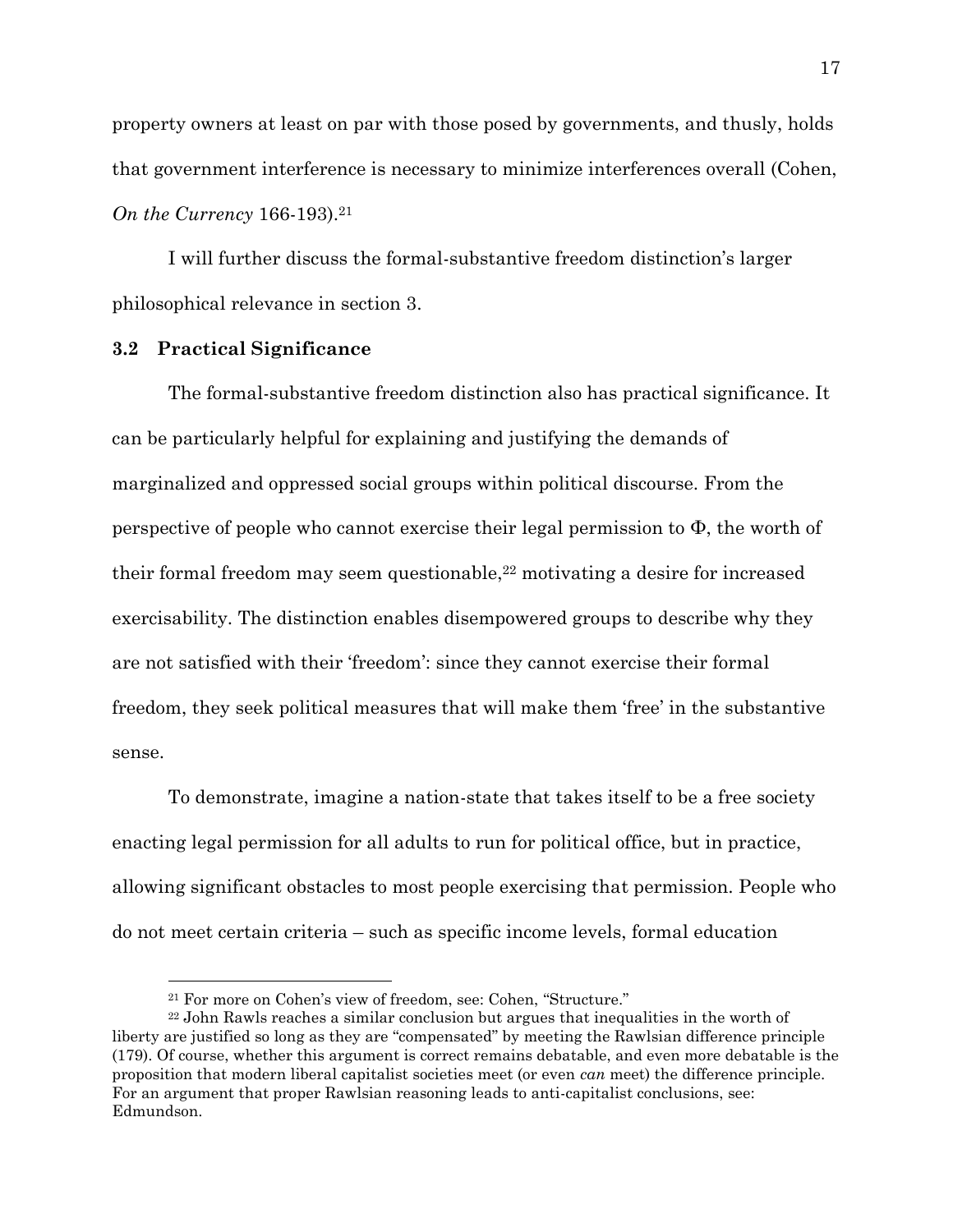backgrounds, attractiveness to the society's elite class, and so on – are effectively excluded from running. Suppose someone wishing to run for office petitions to rectify this problem, pointing out that many citizens face insurmountable obstacles to acting as representatives in their government. However, the politician who holds the seat which the would-be candidate wishes to challenge writes a newspaper oped rebutting this assertion. The politician insists that there is no real injustice against the would-be candidate: they are 'free' to run for office since it is perfectly legal for them to do so. Imagine the would-be candidate writes a response arguing that while they may be *formally* free to run, they are not *really* free to do so.<sup>23</sup> Here, the distinction not only has descriptive power, but also helps show that the politician's ascription of 'freedom' *simpliciter* to those who are only formally free could be considered deceptive since the politician's conception of 'freedom' in this instance involves only formal freedom.

This scenario illustrates the utility of the formal-substantive freedom distinction in drawing attention to the potential hollowness of merely formal freedom and articulating arguments for greater freedom, particularly for disempowered people.

#### **4 CARTER'S ARGUMENT AND TWO OBJECTIONS**

<span id="page-25-0"></span>I will now review Carter's arguments against the formal-substantive freedom distinction. Though Carter's interpretation of the distinction differs from my own, I

<sup>&</sup>lt;sup>23</sup> This is relevant to current discussions about the merits of public financing of elections. See: Miller.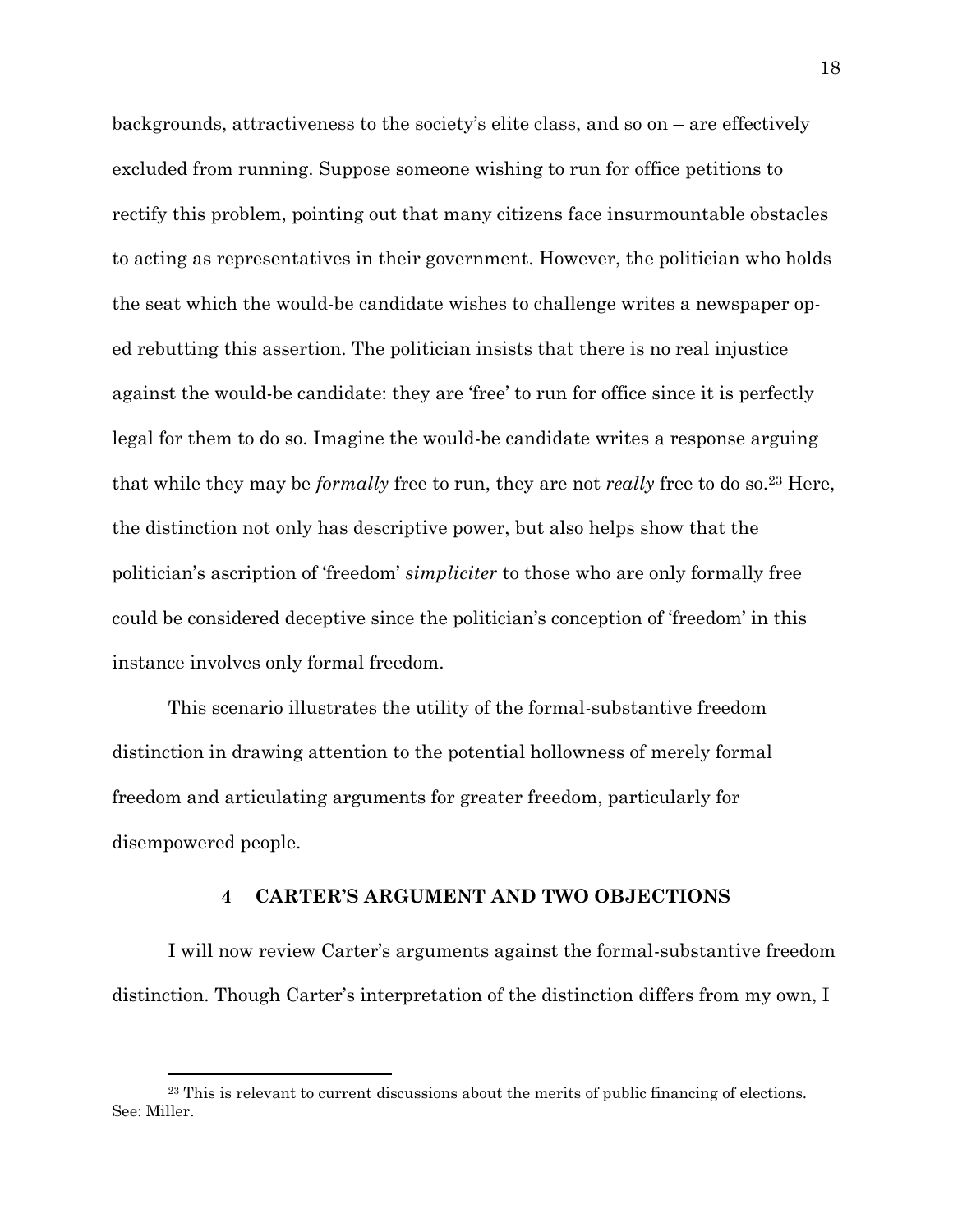will extract some objections from his arguments that could be potentially be leveled at my account and offer my replies.<sup>24</sup>

### <span id="page-26-0"></span>**4.1 Carter's Argument**

Against those who assert that laissez-faire liberals are "exclusively concerned with formal freedom" (Carter 488), Carter suggests that the formal-substantive freedom distinction is conceptually deficient and fails to clarify philosophical differences between laissez-faire liberals and egalitarians or socialists.

Carter posits three possible interpretations of 'formal freedom':

**a.** The formal freedom for some agent *A* to do *x* obtains when "*A*  is legally permitted to do *x* and others are legally prohibited from preventing *A* from doing *x*; by contrast, *A* is substantively free to do *x* is 'really' free to do x—only if, in addition to having this normative freedom, *A* is materially able to do *x*." (488)

**b.** "[F]ormal freedom consists in the presence of legal claimrights not to be prevented from exercising certain liberty-rights, plus the fact that those legal claim-rights are actually respected[…] One is substantively free, on the other hand, to the extent that one possesses the material means to exercise one's legal liberty-rights." (489)

**c.** "[F]ormal freedom consists in the legal recognition of all morally just claim-rights not to be prevented from exercising morally just liberty-rights, plus the fact that those morally just claim-rights are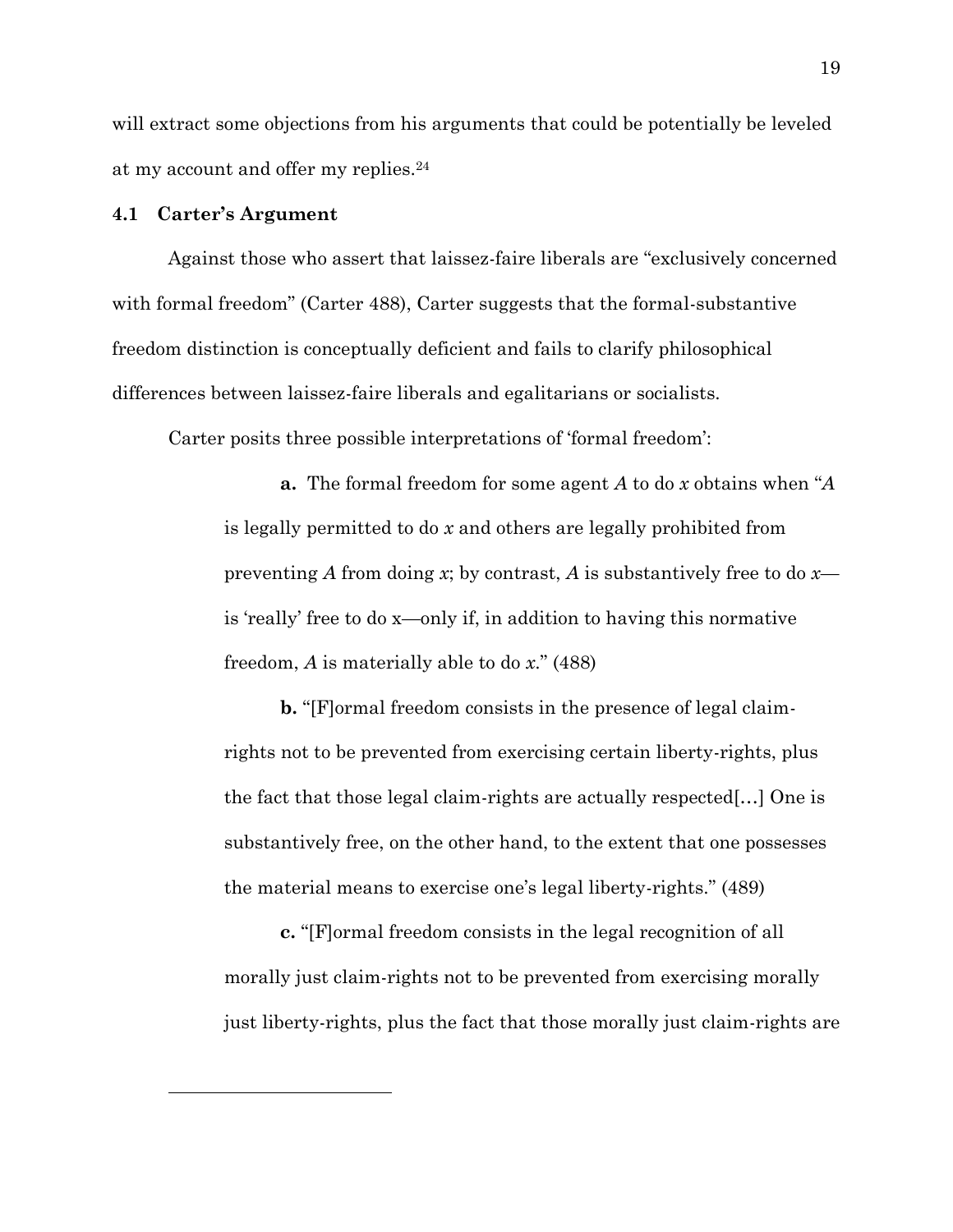actually respected," while substantive freedom is the same, plus the material conditions necessary to actually exercise those morally just claim-rights (490-492).

Carter argues that all three of these conceptions fail.

If we presuppose that laissez-faire liberals are "exclusively concerned" with formal freedom, Carter argues, then a. and b. lead us to absurd conclusions about the kinds of social arrangements laissez-faire liberals would support. a. forces us to conclude that laissez-faire liberals would describe a society as "free" where *A* is legally permitted to perform *x* even if agents "physically prevent" the performance of *x* (illegally) (488-489). On b., we would have to conclude that people are "formally free" even if they live in a society that legalizes shooting one's neighbors for no reason, so long as this law is respected, even if the consequence is that "almost no one is able to leave their home" without being shot (489). In both cases, even the most committed laissez-faire liberal would not deny that the effected agents have become unfree. Hence, Carter concludes that both a. and b. are incorrect.

Conversely, if we accept c., then Carter holds that the formal-substantive freedom distinction risks incoherence. He notes that, on an egalitarian or socialist understanding of justice, a morally just freedom "requires substantive freedom" to be morally just in the first place. The upshot is that "[i]f formal freedom is justicebased freedom, and justice requires substantive freedom for all, then formal freedom qualifies as substantive freedom," meaning "the contrast between formal and substantive freedom appears to have broken down" (491).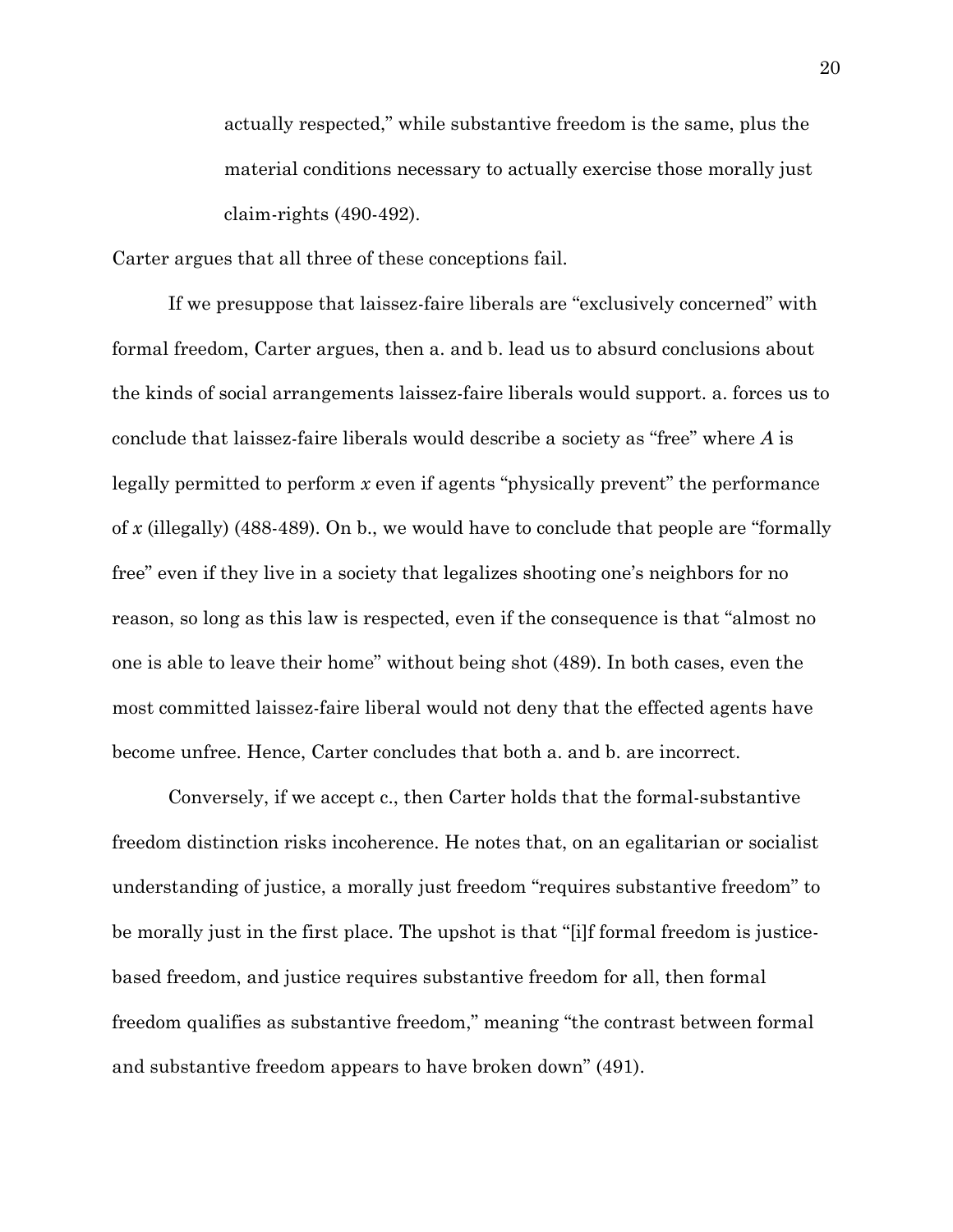From these issues, Carter infers that those who refer to the formalsubstantive freedom distinction are guilty of "conceptual slippage" with other, "more coherent distinctions" we find in the discourse on freedom (487, 494). Specifically, on a. – which Carter seems to find the most plausible – egalitarians and socialists are referring to the simple distinction between "interpersonal or social freedom" (as formal freedom) and "freedom-as-ability" (as substantive freedom). b. and c. further confuse matters by conflating formal freedom with either legally or morally normative conceptions of freedom, respectively, while maintaining that substantive freedom is equivalent to "freedom-as-ability" (492-494). Carter concludes that the formal-substantive freedom distinction is lacks clarity and fails to illuminate anything about the divide between laissez-faire liberalism and egalitarian or socialism: "[w]hichever of the three interpretations one endorses, it is incorrect to characterize the laissez-faire liberal's refusal to identify freedom with ability as depending on an exclusive attachment to something called 'formal freedom'" (495).

My non-univocal explanation of the formal-substantive freedom distinction and its significance substantially differs from Carter's three (univocal) interpretations. Nevertheless, for the remainder of this section, I will extract from his core arguments two possible objections that could be leveled at my own account and offer my responses.

#### <span id="page-28-0"></span>**4.2 The Relevance-to-Laissez-Faire Liberalism Objection**

I have already contended in 2.1 that the formal-substantive freedom distinction has philosophical relevance, not only for evaluating particular political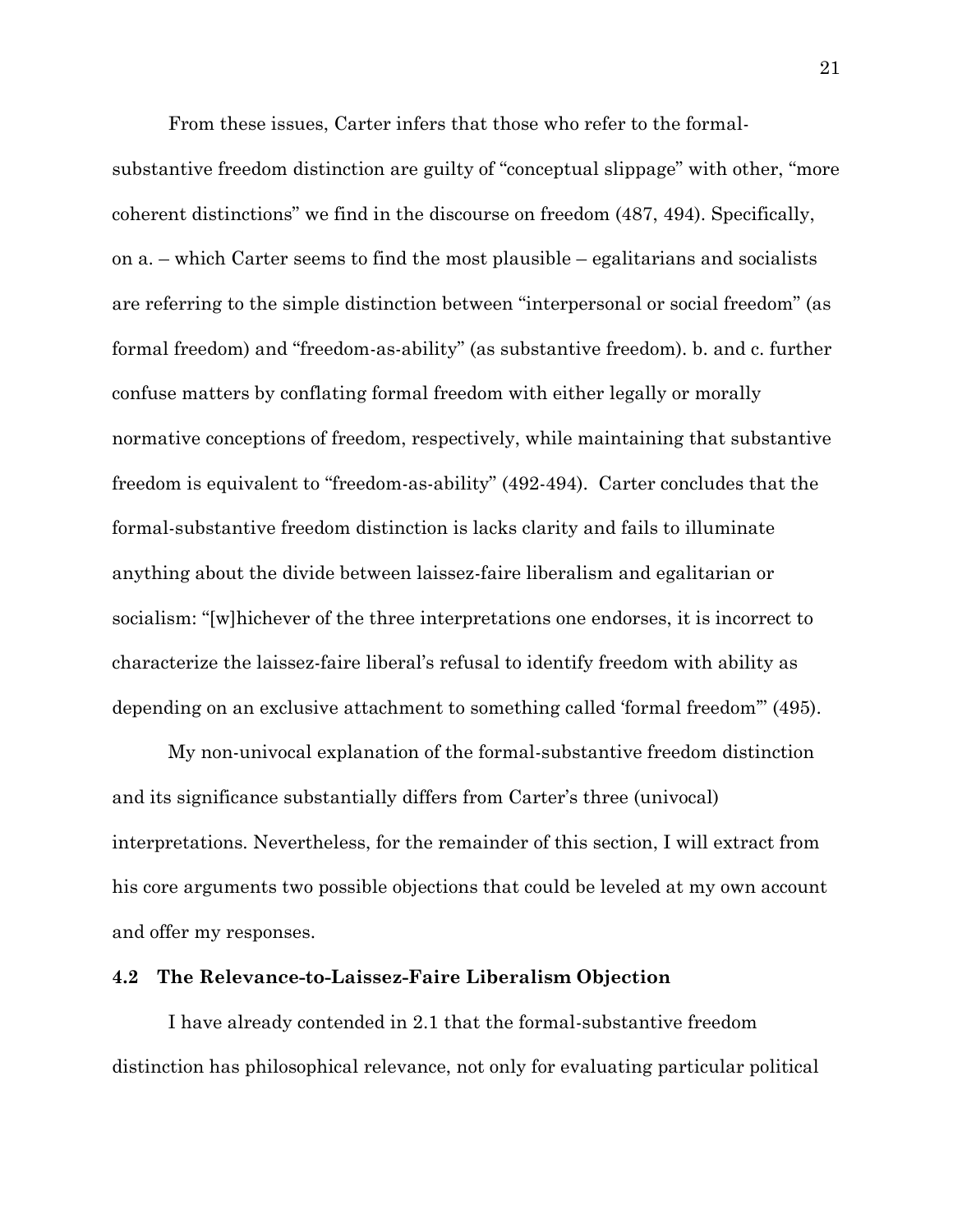proposals, but also for evaluating political philosophies holistically. It helps to describe and clarify points of philosophical disagreement concerning what political freedom entails, as well as what rights to substantive freedom, if any, citizens ought to have.

In contrast, Carter's primary claim is that while the distinction often gets invoked in criticisms of laissez-faire liberalism, it is not relevant to the "ideological divide between" that political philosophy and egalitarianism or socialism (487, 489, 495). Much of Carter's argument against the distinction's relevance in this respect rests on the presupposition that those who invoke the distinction also accept the *exclusivity thesis*: the proposition that formal freedom is the "exclusive" kind of freedom endorsed by laissez-faire liberals. Indeed, if we hold that the exclusivity thesis is true,<sup>25</sup> Carter is correct that the formal-substantive freedom distinction implies some absurd conclusions, even on my own conception. However, if we reject the exclusivity thesis – as I think we should – and instead affirm that laissez-faire liberals primarily endorse the governmental provision of *rights* to formal freedom rather than substantive freedom, then my conception not only dodges his objection, but helps demonstrate why the language of formal freedom and substantive freedom can help clarify philosophical disagreements.

Hence, I suggest that the distinction does help us to understand a key difference between laissez-faire liberalism and egalitarians or socialists: due to its

<sup>25</sup> Notably, though Carter states "it has been common" for egalitarians and socialists to accuse laissez-faire liberals of having an "exclusive concern with 'formal' freedom," he does not cite a source wherein such an "exclusive concern" is alleged (486).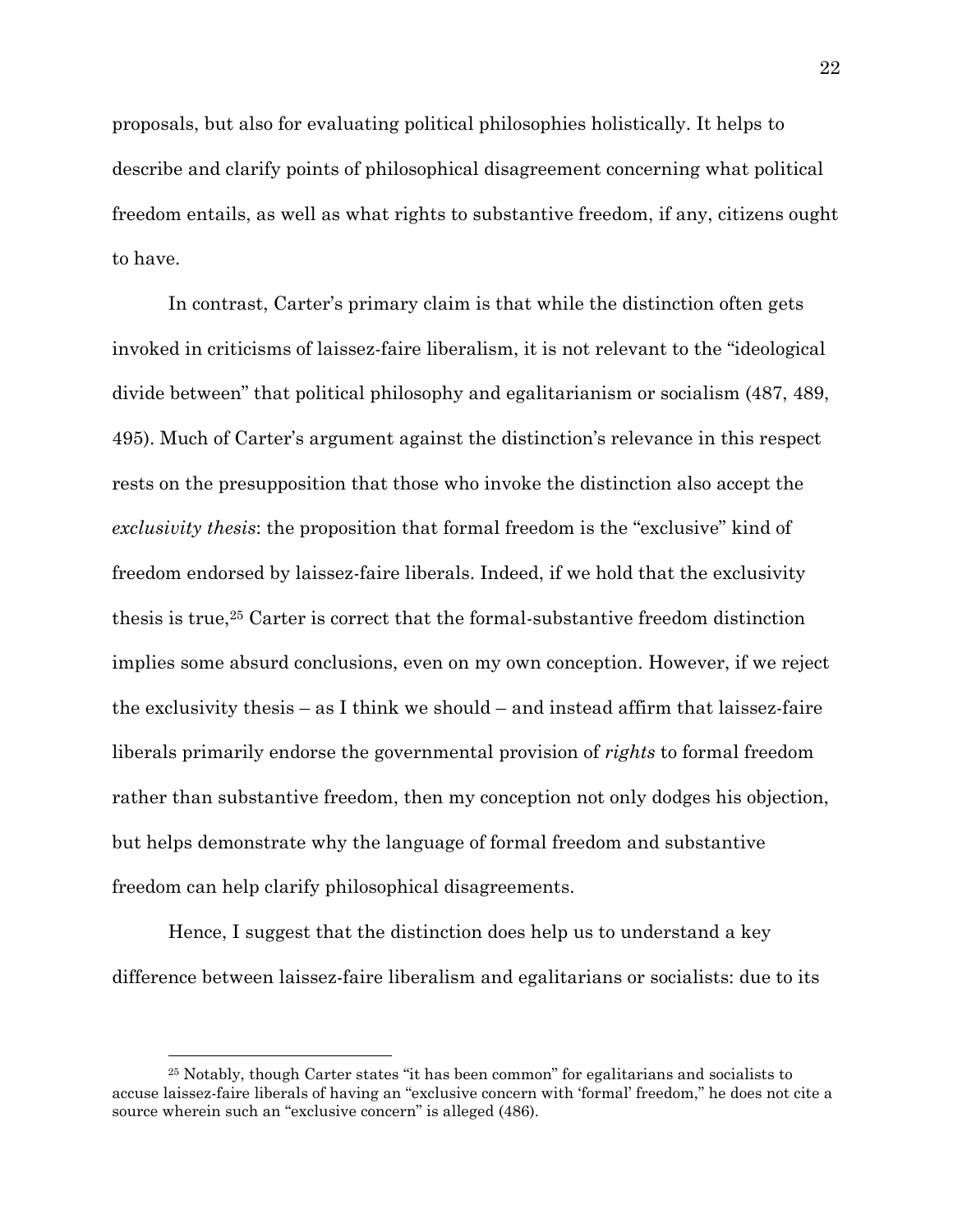other philosophical commitments, laissez-faire liberalism tends to oppose rights to substantive freedom. More specifically, most forms of laissez-faire liberalism endorse a *state-centered non-interference theory of freedom*. I am defining statecentered non-interference theories as those which hold that the primary gauge of political freedom is the absence of interference by the government rather than the absence of interference of all sorts. This idea is firmly located within the laissezfaire liberal tradition.<sup>26</sup> As Phillip Pettit notes, the contention that the state as such merits central focus as a threat to liberty has a long tradition in classical liberal philosophy. Pettit specifically quotes Maurice Cranston and Anthony Arblaster as claiming state non-interference *per se* is the very definition of freedom on liberalism, while showing Hobbes and Bentham hold only slightly-less radically state-centered views (167-168).<sup>27</sup> This prima facie opposition to government interference with political, social, and economic inequalities *effectively* translates into proposals that generate merely formal freedom for many.<sup>28</sup> For instance, in-principle opposition to government interference may mean opposing the criminalization of abortion, but also opposing redistributive economic proposals that ensure women seeking an abortion can afford abortion services. When actualized, the effect of such an approach is that poor women have the formal freedom to have an abortion – for they have legal permission to do so – but not the substantive freedom to do so – because

<sup>26</sup> Of course, not *all* liberals would claim this view. For example, see: Kramer 71n69.

<sup>27</sup> Pettit draws his points about Hobbes and Bentham from Isaiah Berlin; see: Berlin 170n3. For more examples of the connection between 'laissez-faire liberalism' and state-centered noninterference theories in the literature, see: Ripstein, "Beyond" 36-37; Law 163.

<sup>28</sup>As Jonathan Weinberg puts it, "That a regime of formal freedom and equal rights may in fact be unfree and unequal because of gross preexisting inequality in economic or other power is not a new argument[…] It was at the heart of our rejection of *Lochner*" (1164). Quoted also in: Persad.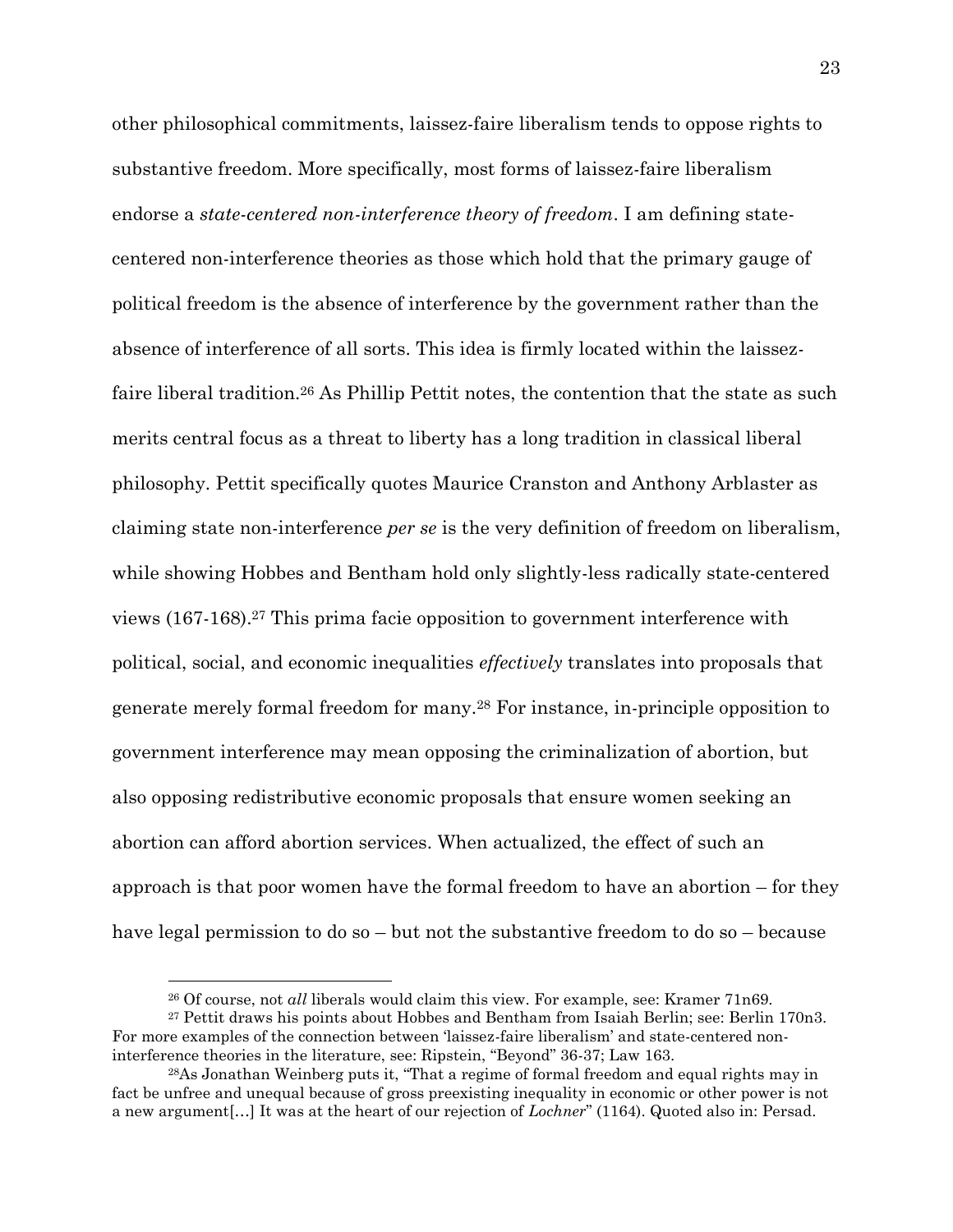they cannot exercise that permission. We can imagine many similar examples.

In other words, for those who hold to a state-centered non-interference theory of freedom, universal guarantees of substantive freedom are typically out of the question since they tend to entail state interference. This raises particularly difficult challenges for laissez-faire liberals who claim that their chief aim is the maximization of freedom: if their proposals maximize formal freedom but also generate deficits in substantive freedom, the notion that they are maximizing 'freedom' *simpliciter* may be vulnerable to critique.

There are a few possible replies to this. As I mentioned in 2.1, one may altogether deny that substantive freedom is necessary for political freedom to obtain, but this presupposes that exercisability is not politically-relevant, which still requires justification (just as the opposite position requires justification). Conversely, one might accept that substantive freedom is necessary for political freedom, but argue laissez-faire liberalism does a better job of expanding substantive freedom for most people than egalitarian or socialist policies – perhaps due to the gains in wealth attributed to unencumbered market economies – despite its rejection of upholding substantive freedom as a right. However, this position opens the door to complex empirical and theoretical questions that are not easily answered.<sup>29</sup>

<sup>29</sup> Regarding 'theoretical questions,' it is not clear that *any* property regime that includes holdings of any kind – including laissez-faire market economies – can be said to provide more freedoms than unfreedoms. Numerically speaking, on a strict non-interference view, creating a single bit of personal property – say, a doodle on a single sheet of paper – generates *billions* of unfreedoms: unfreedoms for everyone other than the creator to have the drawing as their property. This is not to say that absolute opposition to personal property rights is a defensible position, but the example demonstrates the extreme conceptual difficulties of calculating the balance of freedoms and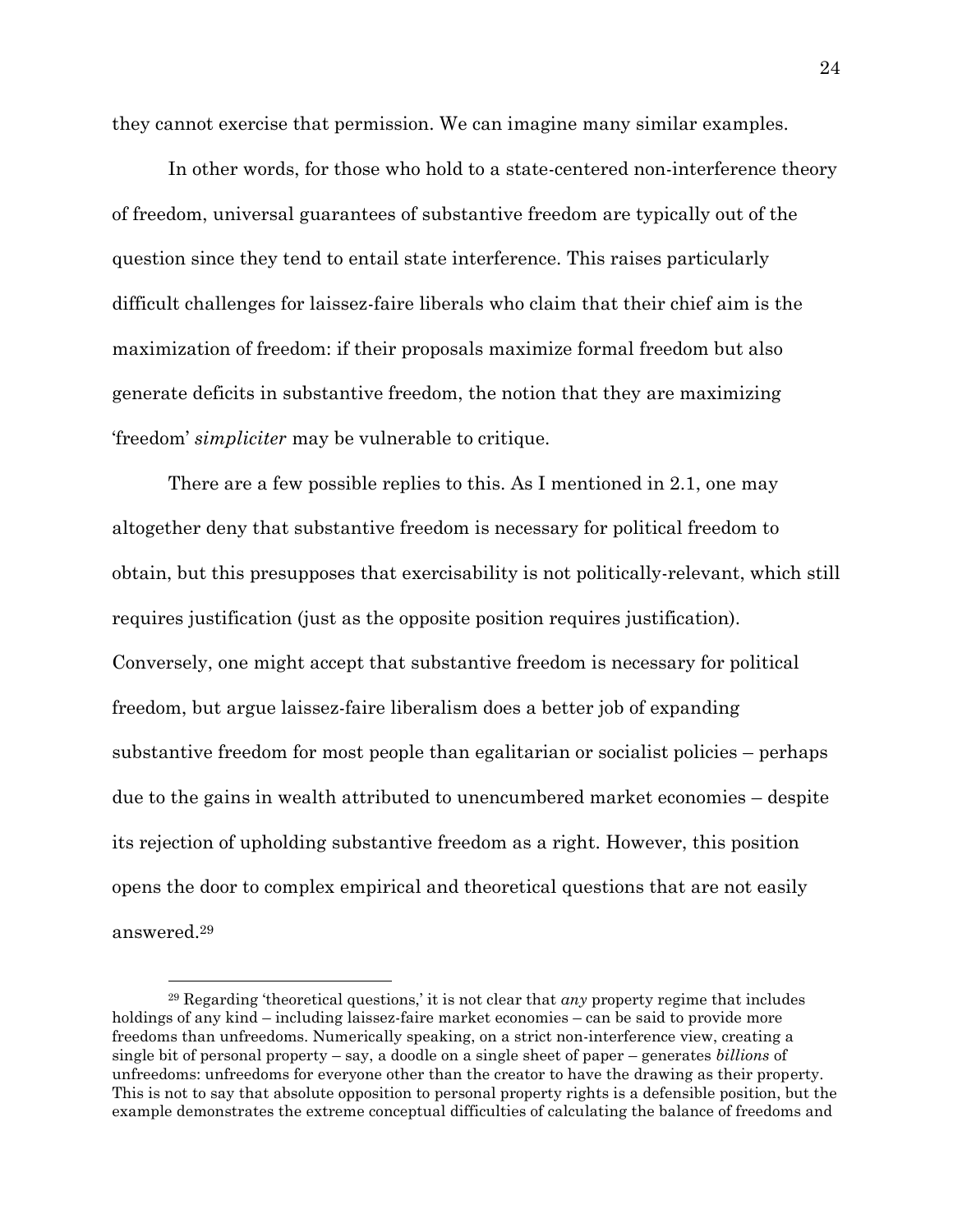It is not my intention to defend either side of these disagreements here. Instead, the very *existence* of the disagreements strengthens my principal point: the formal-substantive freedom distinction highlights key differences between ideologies, particularly between laissez-faire liberalism and egalitarianism or socialism, as well as between the different conceptions of freedom on which these views tend to rely (as discussed in 2.1). The distinction aids our discourse by pointing toward a real philosophical difference about the necessary conditions for political freedom. While laissez-faire liberals should not be generically labeled as "exclusive concerned" with formal freedom, it is also true that our different approaches to formal and substantive freedom are an essential ideological divergence point, and to hold that the distinction ultimately amounts to incoherence or mislabeling appears to be an attempt to simply dodge the more demanding task of justifying one's position vis-à-vis whether mere legal permission is sufficient for political freedom to obtain.

### <span id="page-32-0"></span>**4.3 The Semantic Objection**

Speaking generally, Carter's arguments imply that, while the properties to which the terms 'substantive freedom' and 'formal freedom' refer may be distinct, they should not be called 'formal freedom' and 'substantive freedom.' Rather, Carter holds that the most plausible conception of formal freedom and substantive freedom are basically different terms for two different conceptions of political freedom, with 'formal freedom' referring to social or interpersonal conceptions of freedom and

unfreedoms generated by an institution like the market. (My argument here is inspired by Cohen. See: Cohen, *On the Currency* 147-165.)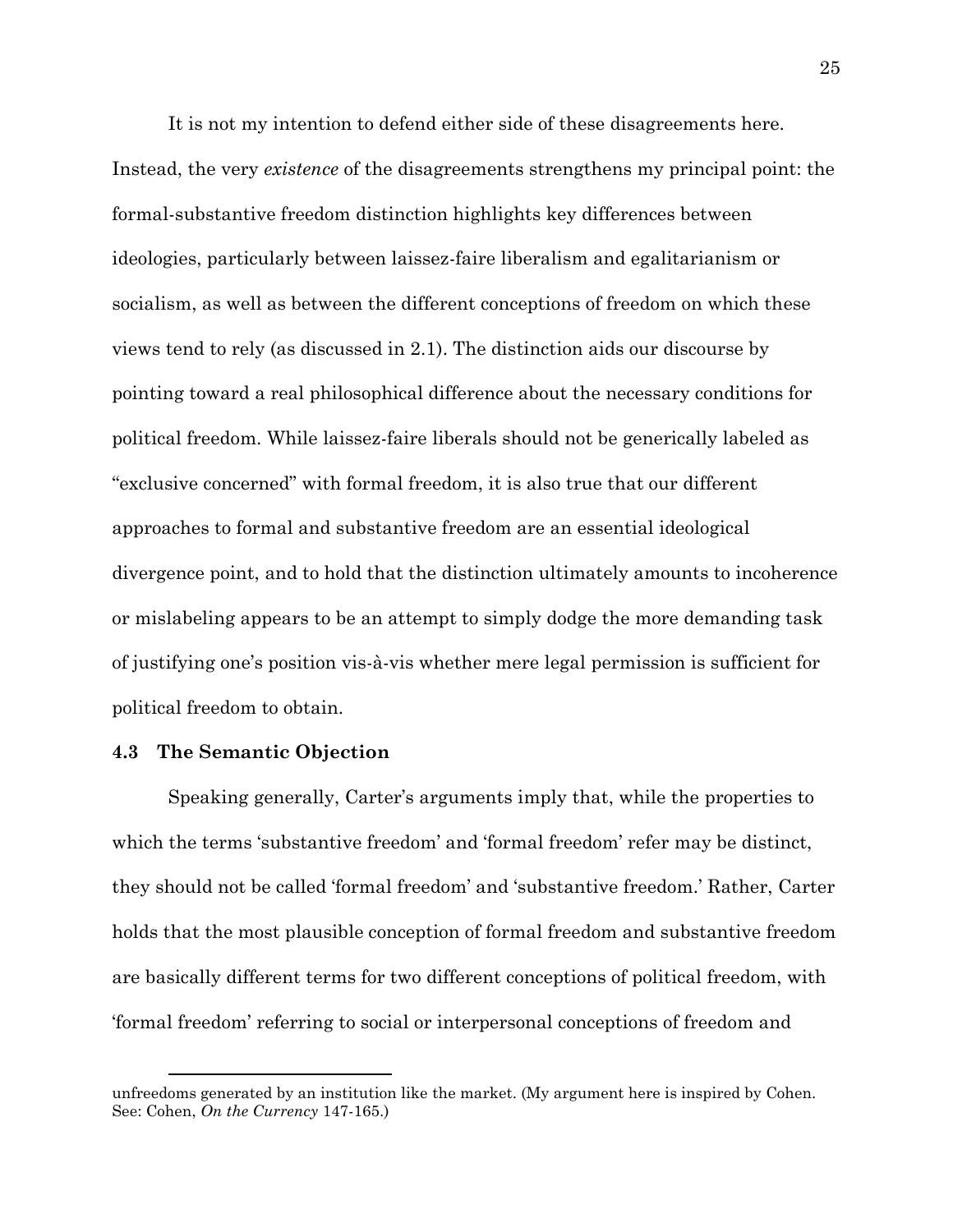'substantive freedom' referring to "freedom-as-ability" (or freedom as "the power to act"). On Carter's view, rather than use the terms 'formal freedom' and 'substantive freedom,' it would be more accurate to simply speak of the distinction between 'interpersonal freedom' and 'freedom-as-ability' (492, 494-495).

However, if we conceive of formal freedom and substantive freedom as I have outlined, Carter's objection does not hold: an argument for substantive freedom need not be based in an argument for 'freedom-as-ability.' As discussed in 1.2.2, selfdirection, an interpersonal property, is a part of exercisability alongside ability and opportunity. One may advocate for 'substantive freedom' by endorsing proposals that will expand self-direction for citizens while adhering to a strict interpersonal conception of freedom without contradiction.

While it is true that substantive freedom can also be deployed in a sense that will most appeal to those holding to a 'freedom-as-ability' conception, substantive freedom, as a non-univocal term, does not necessarily presuppose that conception. Hence, the term 'substantive freedom' cannot be universally replaced with 'freedomas-ability.'

# **5 CONCLUSION**

<span id="page-33-0"></span>I have argued that the formal-substantive freedom distinction is a coherent, meaningful distinction. In addition, the distinction is useful in clarifying disagreements concerning proposals that ostensibly provide broad rights to freedom that are, in fact, limited in their exercisability. I have shown that these issues have practical and ideological significance. I have also shown that the terminological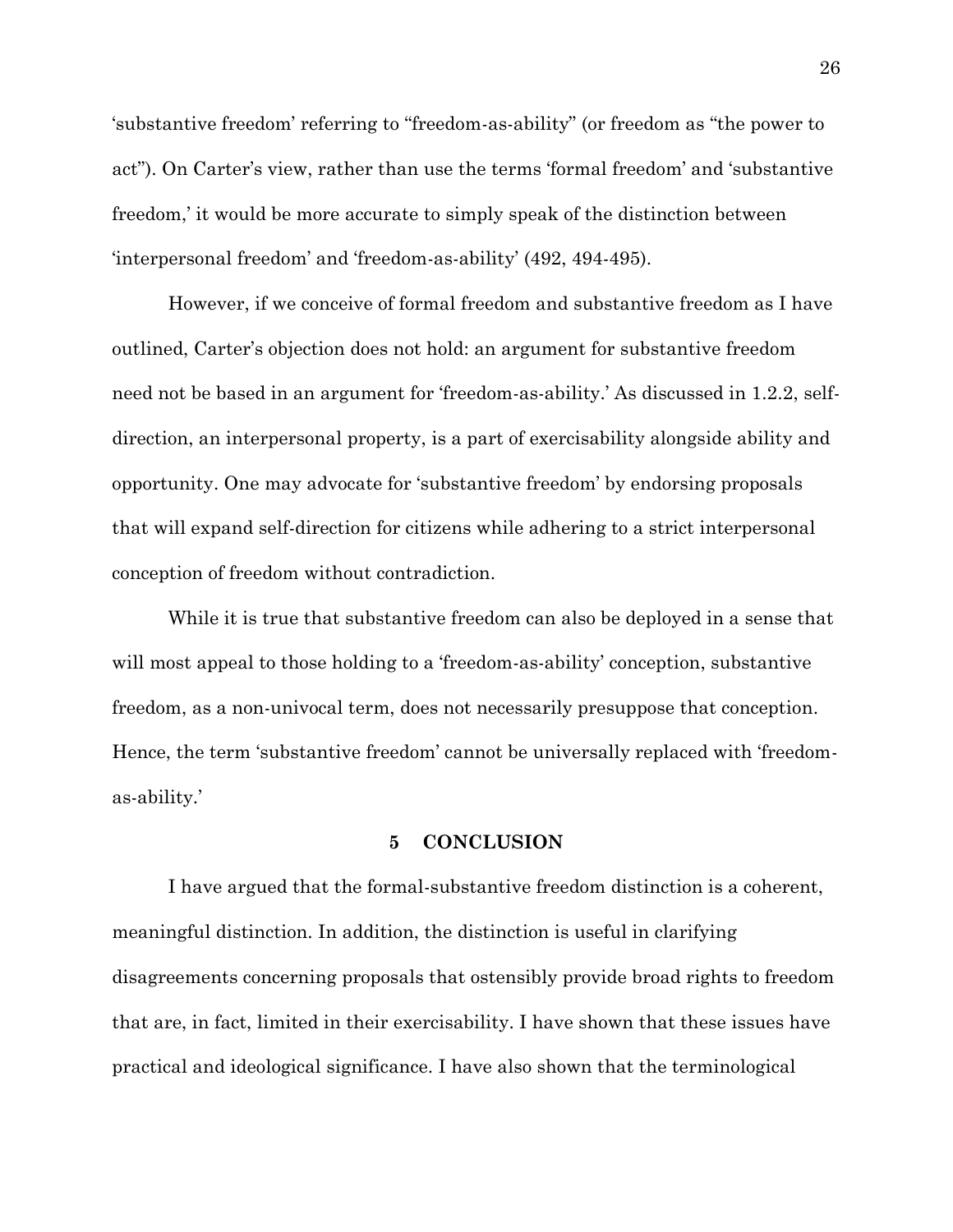implications of 'formal' and 'substantive' freedom are fair and accurate descriptions of the concepts to which the terms refer. Finally, I have shown that the formalsubstantive freedom distinction is neutral on the question of freedom's normative status.

The stakes of this dispute extend beyond the walls of academia. Distinguishing merely formal freedom from real, substantive freedom has import not only for philosophy but also for popular movements that seek to draw attention to subtler forms of oppression and unfreedom than the overt criminalization of actions. Dismissing the distinction as a 'myth' is potentially damaging to those movements that refer to it in their demands for social justice. This should further motivate us to reject attempts to shelve the formal-substantive freedom distinction, especially since – as this paper has argued – allegations that it faces coherence and usefulness problems do not pass scrutiny.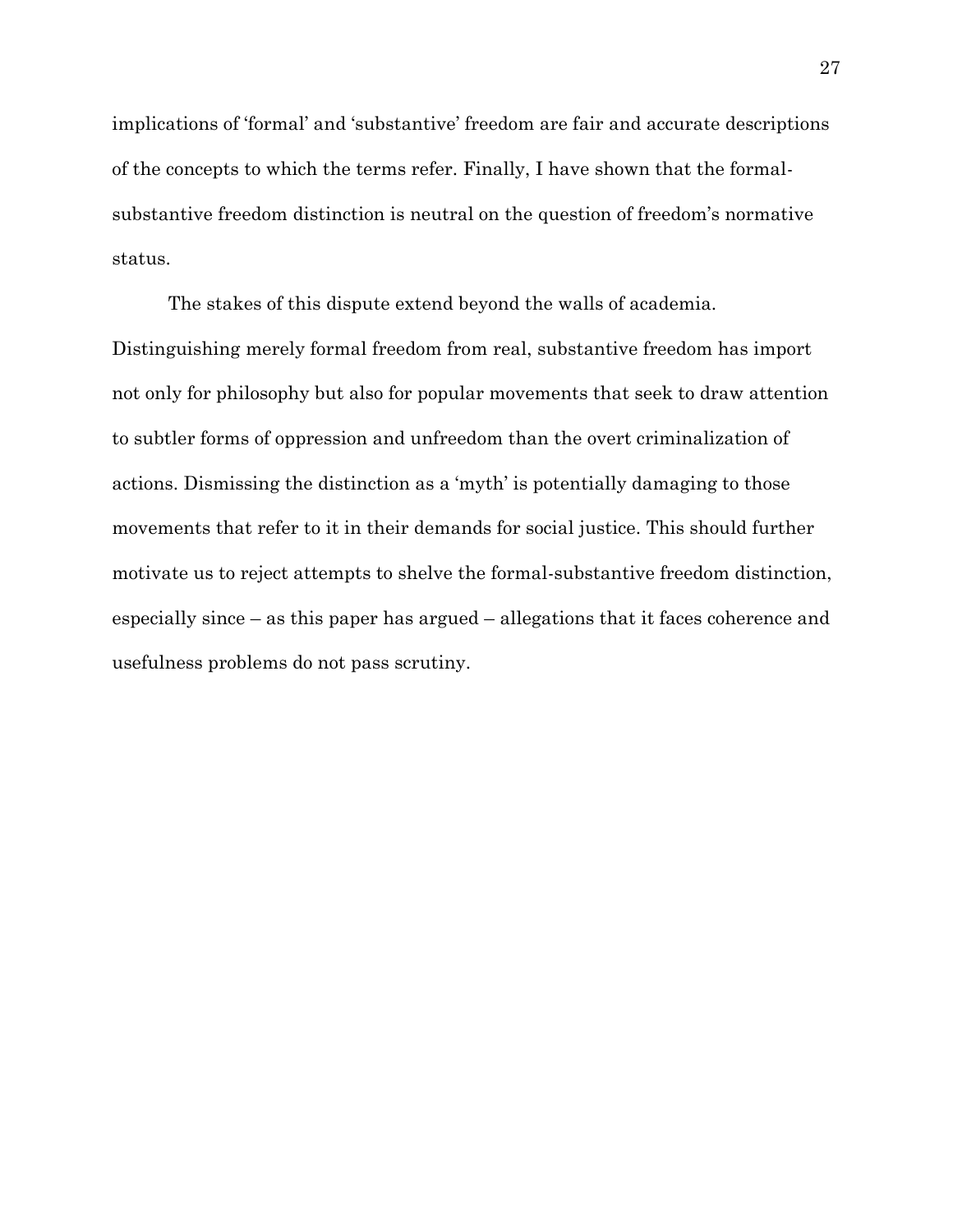#### **WORKS CITED**

- <span id="page-35-0"></span>Arnold, Samuel. "Socialism." *Internet Encyclopedia of Philosophy*. https://iep.utm.edu/socialis/. Accessed 29 Mar. 2021.
- Berlin, Isaiah, et al. *Liberty: Incorporating Four Essays on Liberty*. Oxford University Press, 2002.
- Bohman, James. "Deliberative Democracy and Effective Social Freedom: Capabilities, Resources, and Opportunities." *Deliberative Democracy: Essays on Reason and Politics*. Edited by James Bohman and William Rehg, MIT Press, 1997.
- Carter, Ian. "The Myth of 'Merely Formal Freedom'" *Journal of Political Philosophy*, vol. 19, no. 4, Dec. 2011, pp. 486–95. *DOI.org (Crossref)*, doi:10.1111/j.1467- 9760.2010.00371.x.
- Cohen, G.A. *On the Currency of Egalitarian Justice, and Other Essays in Political Philosophy*. Princeton University Press, 2011.
- Cohen, G.A. "The Structure of Proletarian Unfreedom." *Contemporary Political Philosophy*, edited by Goodin, Robert E., and Philip Pettit, Wiley-Blackwell, 2019, pp. 561-574.
- Dowding, Keith. "Can Capabilities Reconcile Freedom and Equality?." *Journal of Political Philosophy*, vol. 14, no. 3, Sept. 2006, pp. 323–36. *DOI.org (Crossref)*, doi:10.1111/j.1467-9760.2006.00264.x.
- Dowding, Keith. *Power, Luck and Freedom : Collected Essays*. Manchester University Press, 2016, EBSCOhost,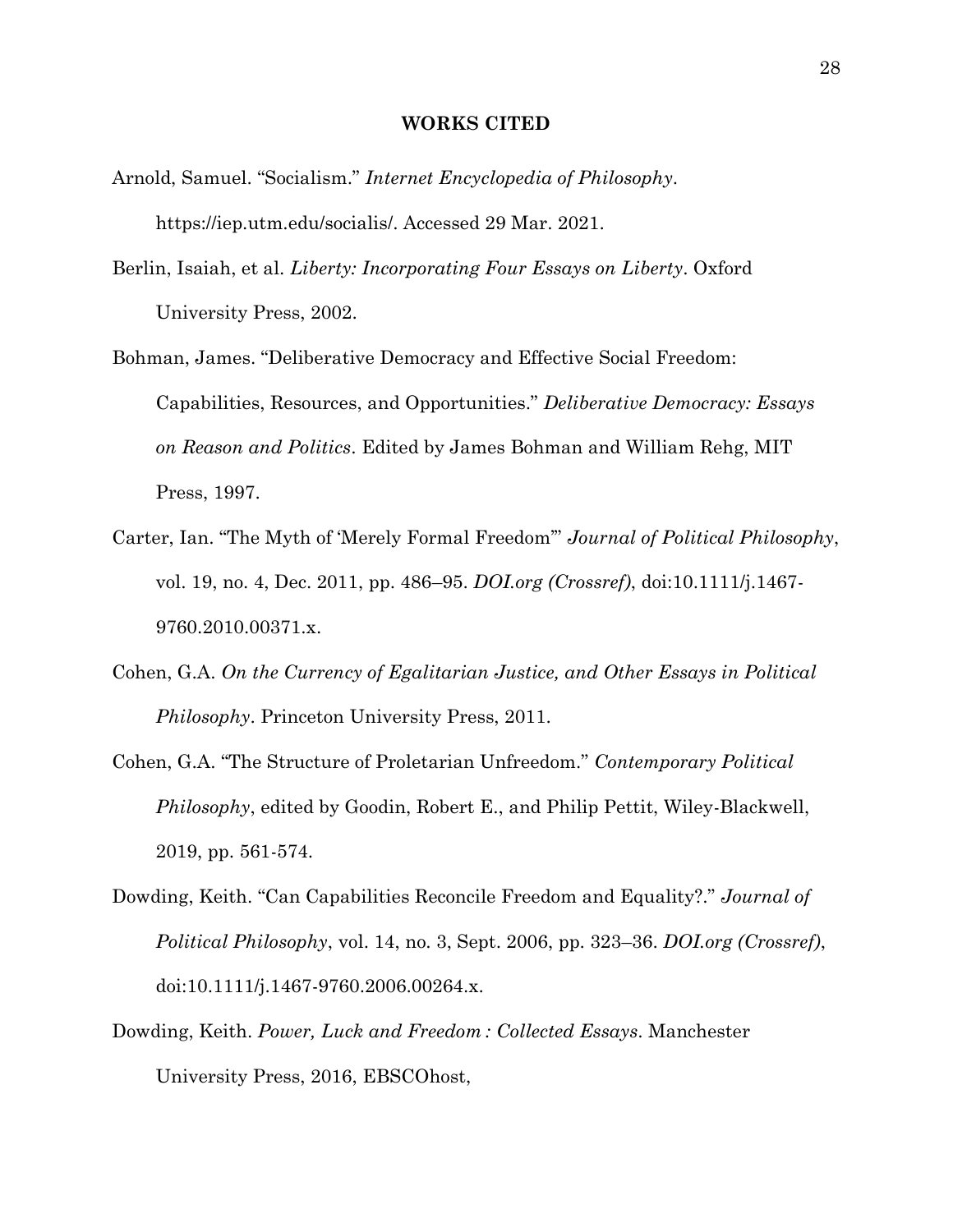search.ebscohost.com/login.aspx?direct=true&AuthType=ip,shib&db=nlebk&A N=1452592&site=eds-live&scope=site.

- Dowding, Keith, and Martin van Hees. "Freedom, Coercion, and Ability." *Power, Freedom, and Voting*, edited by Matthew Braham and Frank Steffen, Springer Berlin Heidelberg, 2008, pp. 307–23. *DOI.org (Crossref)*, https://doi.org/10.1007/978-3-540-73382-9\_16.
- Dworkin, Ronald. "Do Values Conflict: A Hedgehog's Approach." *Arizona Law Review,* vol. 43, no. 2, 2001, p. 251-260. *HeinOnline*, https://heinonline.org/HOL/P?h=hein.journals/arz43&i=263.
- Edmundson, William A. *John Rawls: Reticent Socialist*. Cambridge University Press, 2017. *DOI.org (Crossref)*, doi:10.1017/9781316779934.

Eleftheriadis, Paulos Z. *Legal Rights*. Oxford University Press, 2008.

- Fatić, Aleksandar. *Freedom and Heteronomy: An Essay on the Liberal Society*. Institute of International Politics and Economics, 2009.
- Frankfurt, Harry G. *The Importance of What We Care About: Philosophical Essays*. Cambridge University Press, 2009.
- Forst, Rainer. "Noumenal Alienation: Rousseau, Kant and Marx on the Dialectics of Self-Determination." *Kantian Review*, vol. 22, no. 4, Dec. 2017, pp. 523–51. *DOI.org (Crossref)*, https://doi.org/10.1017/S1369415417000267.
- Fox, James W., Jr. "The Constitution of Black Abolitionism: Reframing the Second Founding." *Journal of Constitutional Law*, vol. 23, 2021, pp. 267–350.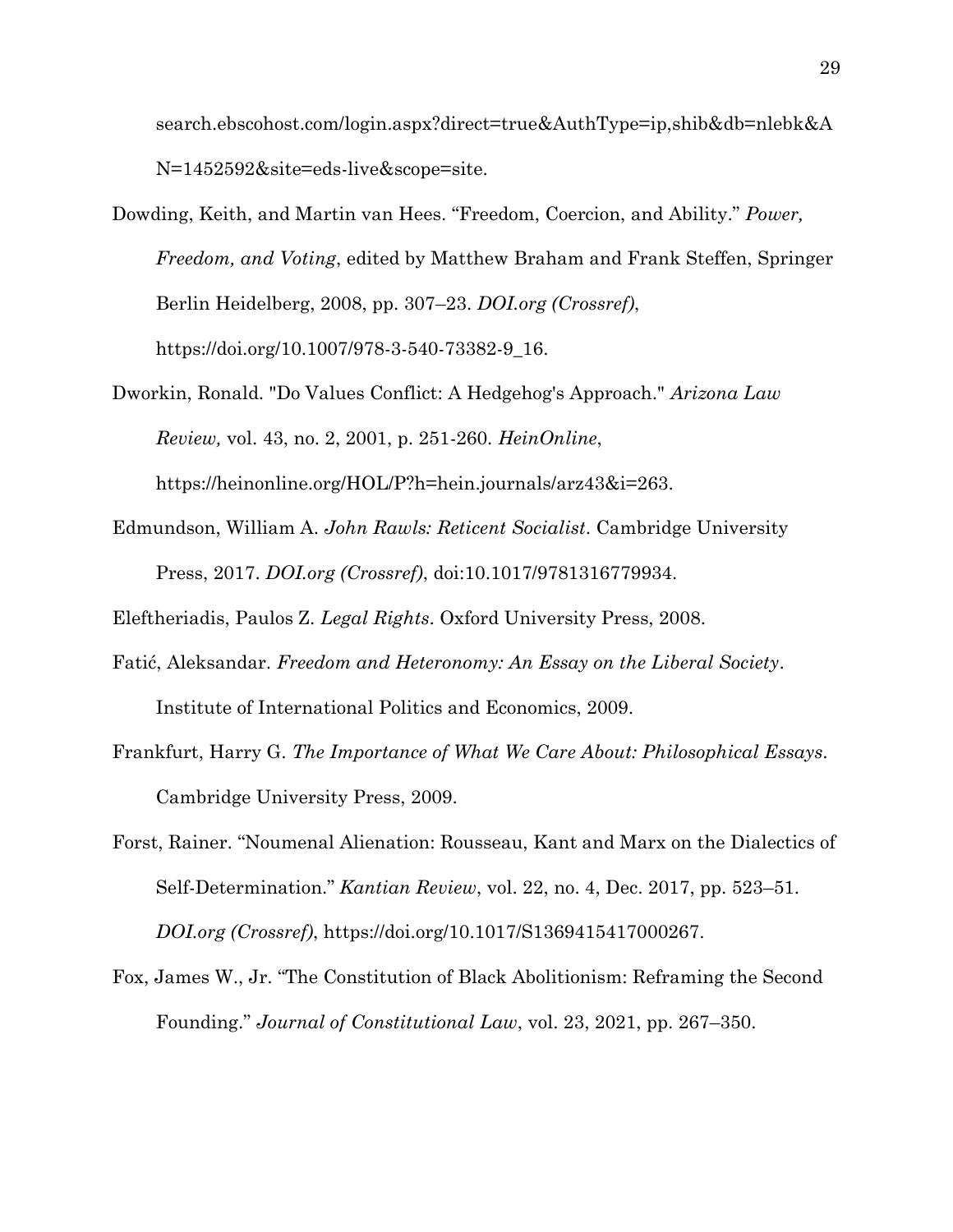Geeraerts, Dirk. "Classical Definability and the Monosemic Bias." *Words and Other Wonders: Papers on Lexical and Semantic Topics*, by Dirk Geeraerts, Mouton De Gruyter, 2006, pp. 149–172.

Gilabert, Pablo. "The Socialist Principle 'From Each According To Their Abilities, To Each According To Their Needs.'" *Journal of Social Philosophy*, vol. 46, no. 2, June 2015, pp. 197–225. *DOI.org (Crossref)*, https://doi.org/10.1111/josp.12096.

- Hasan, Rafeeq. "Freedom and Poverty in the Kantian State." *European Journal of Philosophy*, vol. 26, no. 3, Sept. 2018, pp. 911–31. *DOI.org (Crossref)*, doi:10.1111/ejop.12331.
- Holt-Giménez, Eric, et al. "We Already Grow Enough Food for 10 Billion People … and Still Can't End Hunger." *Journal of Sustainable Agriculture*, vol. 36, no. 6, July 2012, pp. 595–98. *DOI.org (Crossref)*, doi:10.1080/10440046.2012.695331.
- Ikuenobe, Polycarp. "Relational Autonomy, Personhood, and African Traditions." *Philosophy East and West*, vol. 65, no. 4, 2015, pp. 1005–29. *DOI.org (Crossref)*, https://doi.org/10.1353/pew.2015.0101.
- Klarman, Michael J. "The White Primary Rulings: A Case Study in the Consequences of Supreme Court Decisionmaking." *SSRN Electronic Journal*, 2001. *DOI.org (Crossref)*, https://doi.org/10.2139/ssrn.270086.

Kramer, Matthew H. *The Quality of Freedom*. Oxford University Press, 2003.

Lappé, Frances Moore. "A Shortage of Democracy, Not Food." *Progressive*, vol. 72, no. 7, July 2008, p. 24. *EBSCOhost*,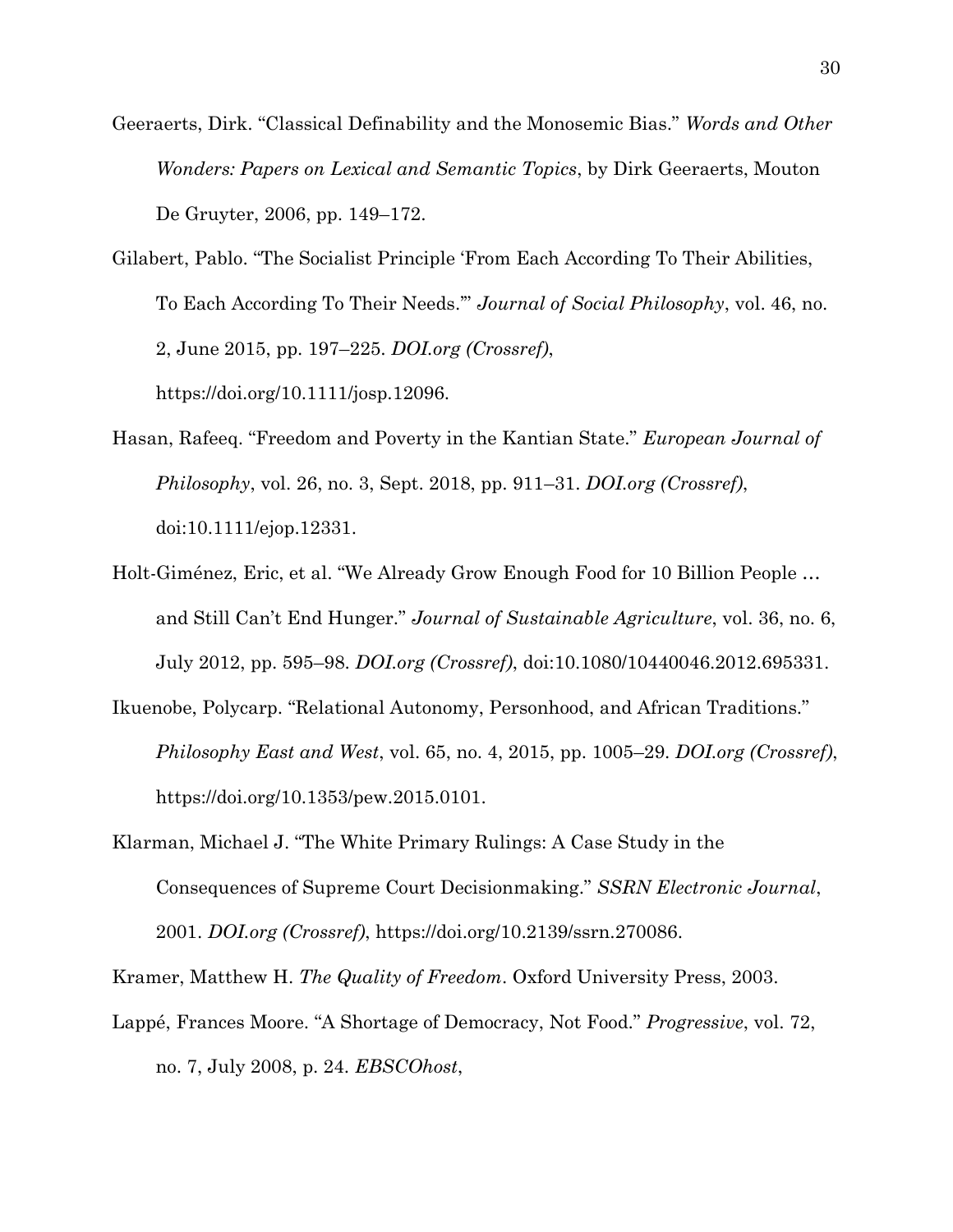search.ebscohost.com/login.aspx?direct=true&AuthType=ip,shib&db=tth&AN= 33304625&site=eds-live&scope=site.

- Lappé, Frances Moore, et al. *Food First: Beyond the Myth of Scarcity*. Ballantine Books, 1978.
- Law, Stephen. *Philosophy: History, Ideas, Theories, Who's Who, How to Think*. Dorling Kindersley Limited, 2007.
- Taylor, Keeanga-Yamahtta. "Beyond Hashtags: Keeanga-Yamahtta Taylor on Black Liberation." Interview by Jennifer Levin. *Santa Fe New Mexican*, https://www.santafenewmexican.com/pasatiempo/books/readings\_signings/beyo nd-hashtags-keeanga-yamahtta-taylor-on-black-liberation/article\_b4ecd11f-3a45-5bfb-bff4-570debb44937.html. Accessed 15 Nov. 2021.
- Luxemburg, Rosa. "The Russian Revolution (Chap. 8)." *Marxists.Org*, https://www.marxists.org/archive/luxemburg/1918/russianrevolution/ch08.htm. Accessed 15 Nov. 2021.
- Marx, Karl. "Part 7 Chapter 48: The Trinity Formula." *Capital*, by Karl Marx, Volume III, Fingerprint! Publishing, 2016, pp. 1337–1346.
- Marx, Karl. "The Economic and Philosophic Manuscripts of 1844." *The Marx-Engels Reader*, edited by Robert C. Tucker, by Karl Marx et al., Norton, 1978, pp. 66– 125.
- Miller, Michael G. *Subsidizing Democracy: How Public Funding Changes Elections*  and How It Can Work in the Future. Cornell University Press, 2014. EBSCOhost*,*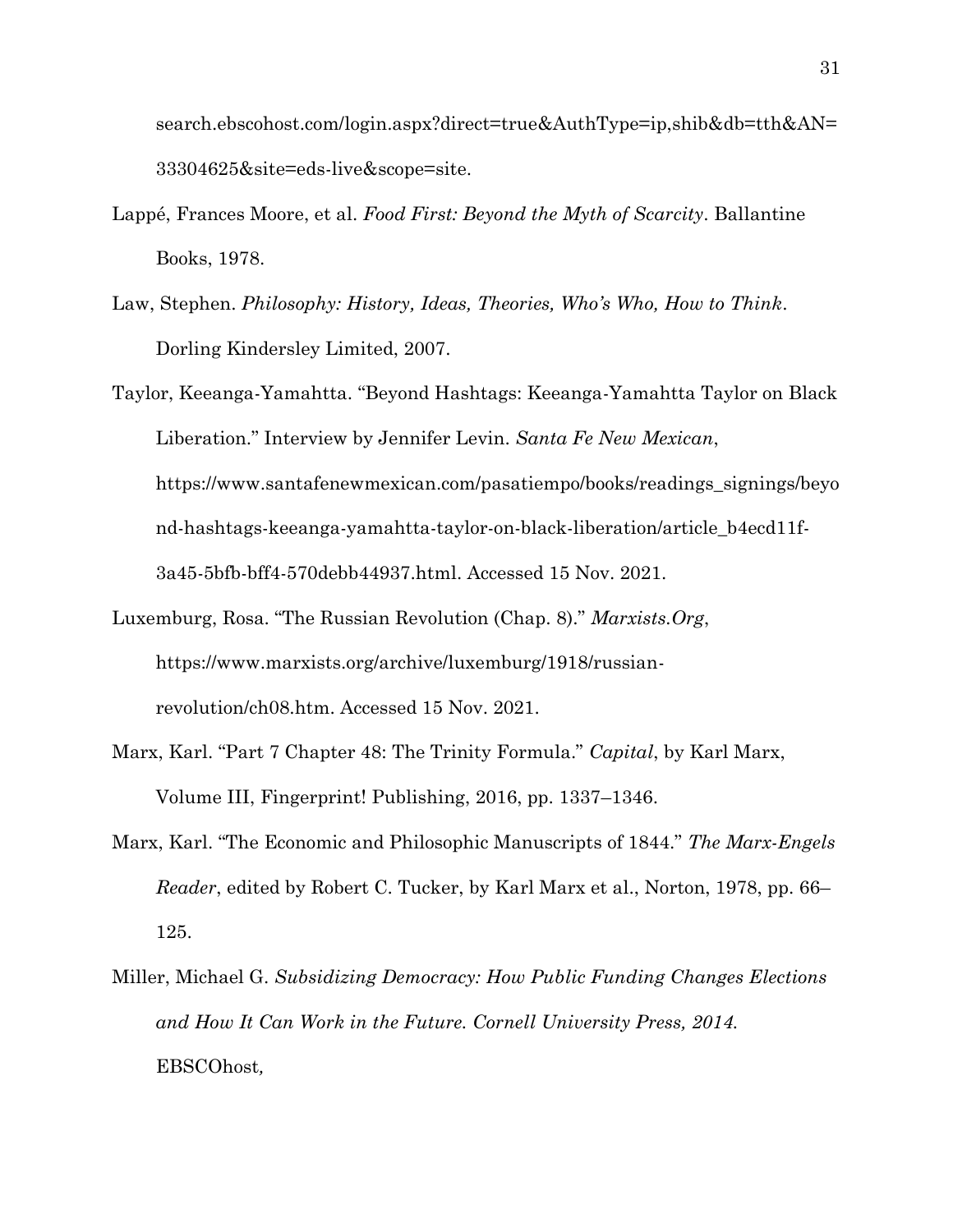search.ebscohost.com/login.aspx?direct=true&AuthType=ip,shib&db=nlebk&A N=827514&site=eds-live&scope=site.

- Moore, Ronald. "Legal Permission." *Archives for Philosophy of Law and Social Philosophy*, vol. 59, no. 3, 1973, pp. 327–46.
- Morriss, Peter. *Power: A Philosophical Analysis.* Manchester University Press, 2002.
- Neuhouser, Frederick. "Freedom, Dependence, and the General Will." *The Philosophical Review*, vol. 102, no. 3, 2021, pp. 363–95.

Nozick, Robert. *Anarchy, State, and Utopia*. Basic Books, 2013.

- Parijs, Philippe van. *Real Freedom for All: What (If Anything) Can Justify Capitalism?* Clarendon Press, 2003.
- Pettit, Philip. "Liberalism and Republicanism." *Australian Journal of Political Science*, vol. 28, no. 4, Dec. 1993, pp. 162–89. *DOI.org (Crossref)*, https://doi.org/10.1080/00323269308402274.
- Persad, Govind. "Libertarian Patriarchalism: Nudges, Procedural Roadblocks, and Reproductive Choice." *Women's Rights Law Reporter*, vol. 35, p. 27.

*Planned Parenthood of Southeastern Pennsylvania v.* 

*Casey*. *Oyez,* www.oyez.org/cases/1991/91-744. Accessed 3 Dec. 2021.

- Polanyi, Karl. "Our Obsolete Market Mentality." *Commentary Magazine*, 19 July 2016, www.commentary.org/articles/karl-polanyi/our-obsolete-marketmentality/.
- Rawls, J. (1999). *A Theory of Justice (Revised)*. Belknap Press.